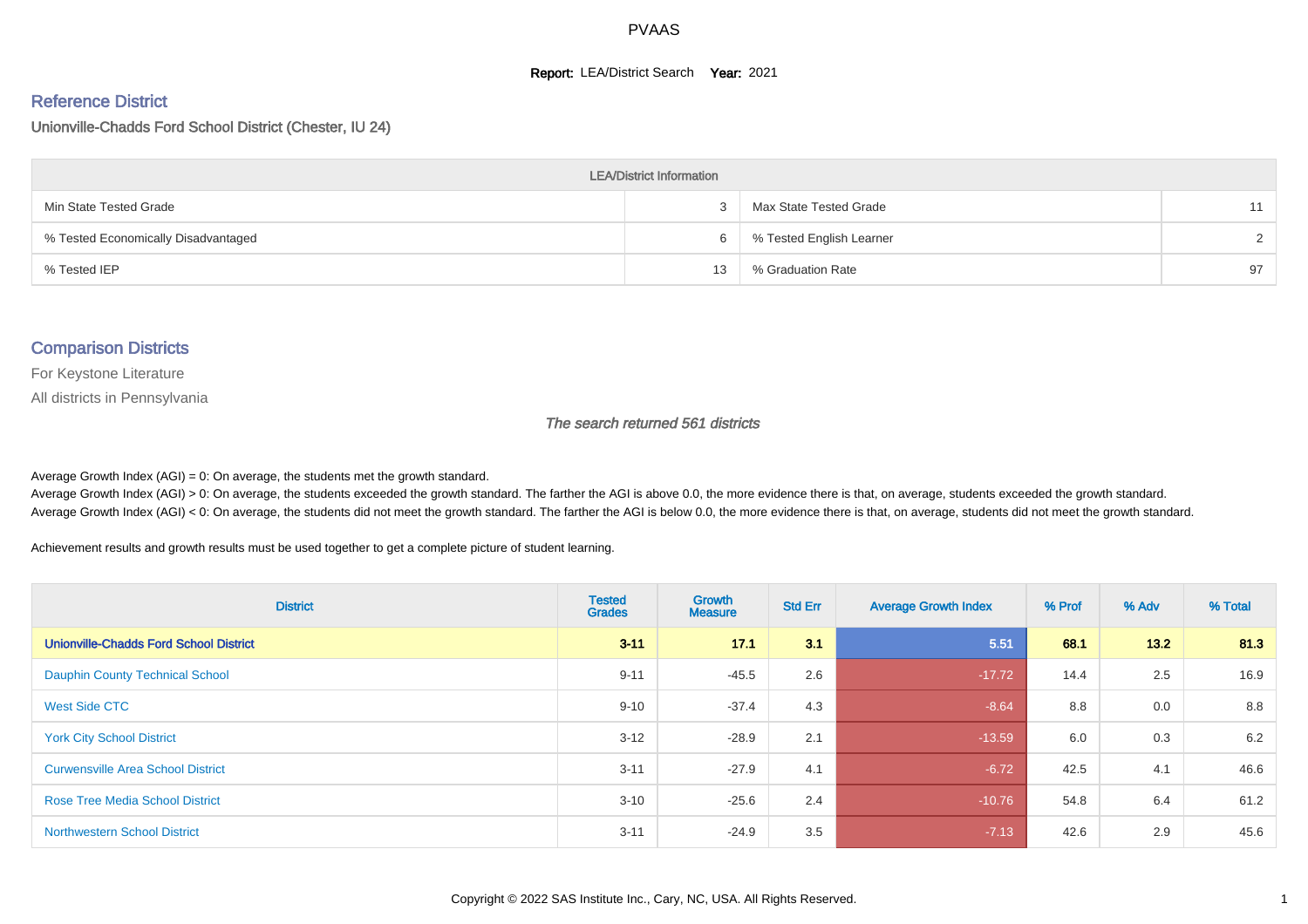| <b>District</b>                               | <b>Tested</b><br><b>Grades</b> | <b>Growth</b><br><b>Measure</b> | <b>Std Err</b> | <b>Average Growth Index</b> | % Prof | % Adv   | % Total |
|-----------------------------------------------|--------------------------------|---------------------------------|----------------|-----------------------------|--------|---------|---------|
| <b>Unionville-Chadds Ford School District</b> | $3 - 11$                       | 17.1                            | 3.1            | 5.51                        | 68.1   | 13.2    | 81.3    |
| Philipsburg-Osceola Area School District      | $3 - 11$                       | $-24.8$                         | 3.3            | $-7.43$                     | 19.7   | 2.6     | 22.4    |
| <b>Mastery Charter School - Gratz Campus</b>  | $7 - 10$                       | $-23.9$                         | 4.5            | $-5.29$                     | 2.9    | 0.0     | 2.9     |
| Southern Fulton School District               | $3 - 11$                       | $-23.7$                         | 4.4            | $-5.37$                     | 34.2   | 10.5    | 44.7    |
| <b>Shikellamy School District</b>             | $3 - 10$                       | $-22.3$                         | 2.5            | $-8.92$                     | 33.3   | 6.1     | 39.5    |
| <b>Lawrence County CTC</b>                    | $10 - 11$                      | $-21.7$                         | 3.6            | $-6.05$                     | 19.8   | 0.0     | 19.8    |
| Lackawanna Trail School District              | $3 - 10$                       | $-21.7$                         | 3.5            | $-6.20$                     | 38.5   | 1.5     | 40.0    |
| <b>Springfield Township School District</b>   | $3 - 11$                       | $-18.9$                         | 3.2            | $-5.88$                     | 62.6   | 3.6     | 66.3    |
| <b>Frazier School District</b>                | $3 - 11$                       | $-17.2$                         | 3.7            | $-4.70$                     | 37.1   | 1.6     | 38.7    |
| <b>Penns Manor Area School District</b>       | $3 - 12$                       | $-17.0$                         | 3.7            | $-4.52$                     | 29.7   | 3.1     | 32.8    |
| <b>Pennridge School District</b>              | $3 - 10$                       | $-16.8$                         | 1.4            | $-11.59$                    | 46.8   | 8.0     | 54.9    |
| Jefferson County-Dubois AVTS                  | $9 - 11$                       | $-16.2$                         | 3.9            | $-4.16$                     | 23.0   | 0.0     | 23.0    |
| <b>Lancaster School District</b>              | $3 - 12$                       | $-15.8$                         | $1.5\,$        | $-10.90$                    | 14.6   | 2.3     | 16.9    |
| Mifflinburg Area School District              | $3 - 11$                       | $-15.8$                         | 2.5            | $-6.30$                     | 42.4   | 4.0     | 46.4    |
| Schuylkill Haven Area School District         | $3 - 11$                       | $-15.3$                         | 3.1            | $-4.87$                     | 49.7   | 2.4     | 52.1    |
| <b>Ringgold School District</b>               | $3 - 11$                       | $-14.7$                         | 2.4            | $-6.04$                     | 41.5   | 7.9     | 49.4    |
| <b>Tacony Academy Charter School</b>          | $3 - 11$                       | $-14.7$                         | 3.0            | $-4.82$                     | 22.4   | 1.8     | 24.1    |
| Southern Columbia Area School District        | $3 - 11$                       | $-14.6$                         | 3.0            | $-4.92$                     | 55.0   | 4.0     | 59.0    |
| <b>Erie City School District</b>              | $3 - 12$                       | $-14.5$                         | 1.6            | $-9.26$                     | 25.4   | 3.0     | 28.4    |
| <b>Ridgway Area School District</b>           | $3 - 11$                       | $-14.5$                         | 4.1            | $-3.56$                     | 49.0   | 9.8     | 58.8    |
| <b>Minersville Area School District</b>       | $3 - 11$                       | $-14.4$                         | 3.7            | $-3.90$                     | 39.3   | 3.3     | 42.6    |
| <b>Williamsburg Community School District</b> | $3 - 11$                       | $-14.3$                         | 4.1            | $-3.48$                     | 28.3   | $0.0\,$ | 28.3    |
| Johnsonburg Area School District              | $3 - 11$                       | $-14.1$                         | 3.9            | $-3.62$                     | 54.0   | 4.6     | 58.6    |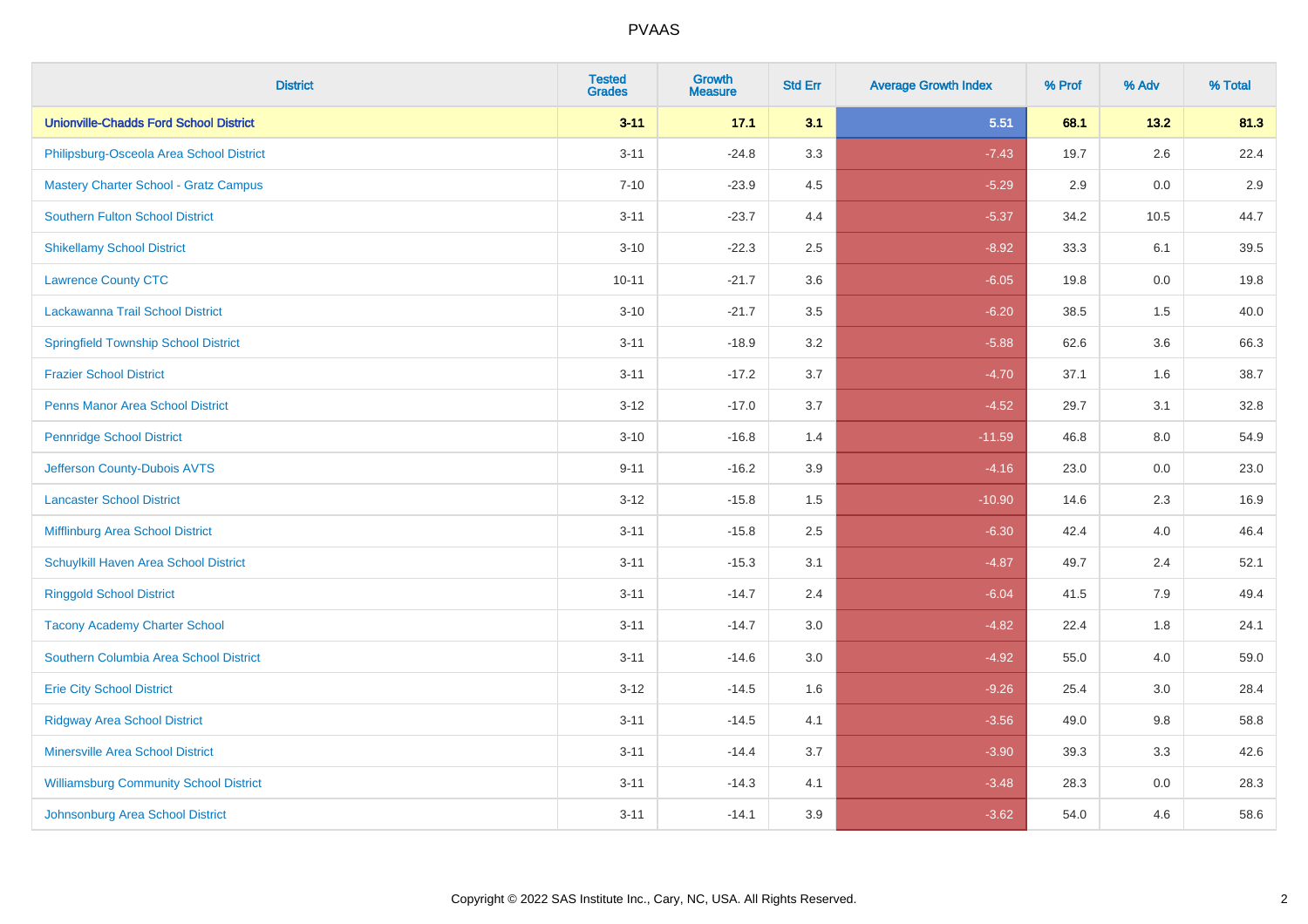| <b>District</b>                                 | <b>Tested</b><br><b>Grades</b> | Growth<br><b>Measure</b> | <b>Std Err</b> | <b>Average Growth Index</b> | % Prof | % Adv   | % Total |
|-------------------------------------------------|--------------------------------|--------------------------|----------------|-----------------------------|--------|---------|---------|
| <b>Unionville-Chadds Ford School District</b>   | $3 - 11$                       | 17.1                     | 3.1            | 5.51                        | 68.1   | 13.2    | 81.3    |
| <b>Riverside Beaver County School District</b>  | $3 - 11$                       | $-14.0$                  | 3.0            | $-4.64$                     | 49.4   | 8.8     | 58.2    |
| <b>Bristol Township School District</b>         | $3 - 11$                       | $-13.9$                  | 2.0            | $-7.05$                     | 31.0   | 3.7     | 34.7    |
| <b>Tulpehocken Area School District</b>         | $3 - 12$                       | $-13.7$                  | 2.8            | $-4.81$                     | 36.7   | 2.8     | 39.4    |
| Propel Charter School - Braddock Hills          | $3 - 11$                       | $-13.6$                  | 3.6            | $-3.81$                     | 9.7    | 1.6     | 11.3    |
| Salisbury-Elk Lick School District              | $3 - 11$                       | $-13.5$                  | 5.9            | $-2.30$                     | 27.8   | $0.0\,$ | 27.8    |
| <b>Titusville Area School District</b>          | $3 - 11$                       | $-13.2$                  | 2.6            | $-4.99$                     | 43.2   | 4.8     | 48.0    |
| <b>Rochester Area School District</b>           | $3 - 11$                       | $-13.2$                  | 4.6            | $-2.89$                     | 19.5   | 1.3     | 20.8    |
| <b>Northern Potter School District</b>          | $3 - 12$                       | $-13.1$                  | 4.6            | $-2.84$                     | 37.5   | 0.0     | 37.5    |
| Southern Huntingdon County School District      | $3 - 11$                       | $-12.9$                  | 3.2            | $-3.98$                     | 32.5   | 2.5     | 35.0    |
| <b>Keystone Education Center Charter School</b> | $3 - 12$                       | $-12.9$                  | 5.9            | $-2.19$                     | 28.0   | 0.0     | 28.0    |
| Hatboro-Horsham School District                 | $3 - 11$                       | $-12.8$                  | 1.7            | $-7.47$                     | 45.6   | 7.2     | 52.8    |
| Norristown Area School District                 | $3 - 12$                       | $-12.8$                  | 1.6            | $-7.98$                     | 23.5   | 2.3     | 25.7    |
| <b>Avonworth School District</b>                | $3 - 10$                       | $-12.6$                  | 3.1            | $-4.01$                     | 59.8   | 4.6     | 64.4    |
| <b>Columbia-Montour AVTS</b>                    | $9 - 10$                       | $-12.5$                  | 3.0            | $-4.16$                     | 22.3   | 0.6     | 22.9    |
| <b>Wellsboro Area School District</b>           | $3 - 11$                       | $-12.4$                  | 3.0            | $-4.11$                     | 49.2   | 11.9    | 61.1    |
| <b>Owen J Roberts School District</b>           | $3 - 11$                       | $-12.3$                  | 1.6            | $-7.61$                     | 57.0   | 11.9    | 69.0    |
| <b>West Mifflin Area School District</b>        | $3 - 12$                       | $-12.3$                  | 2.9            | $-4.22$                     | 39.7   | 10.3    | 50.0    |
| <b>Annville-Cleona School District</b>          | $3 - 12$                       | $-12.1$                  | 2.7            | $-4.46$                     | 34.9   | 7.8     | 42.6    |
| Catasauqua Area School District                 | $3 - 12$                       | $-12.1$                  | 3.0            | $-4.00$                     | 36.8   | 7.6     | 44.3    |
| <b>Bucks County Technical High School</b>       | $9 - 10$                       | $-12.0$                  | 2.5            | $-4.84$                     | 35.9   | 3.2     | 39.2    |
| <b>Marion Center Area School District</b>       | $3 - 10$                       | $-12.0$                  | 3.1            | $-3.87$                     | 33.7   | 1.1     | 34.8    |
| <b>Moniteau School District</b>                 | $3 - 11$                       | $-11.8$                  | 3.3            | $-3.56$                     | 50.0   | 6.3     | 56.3    |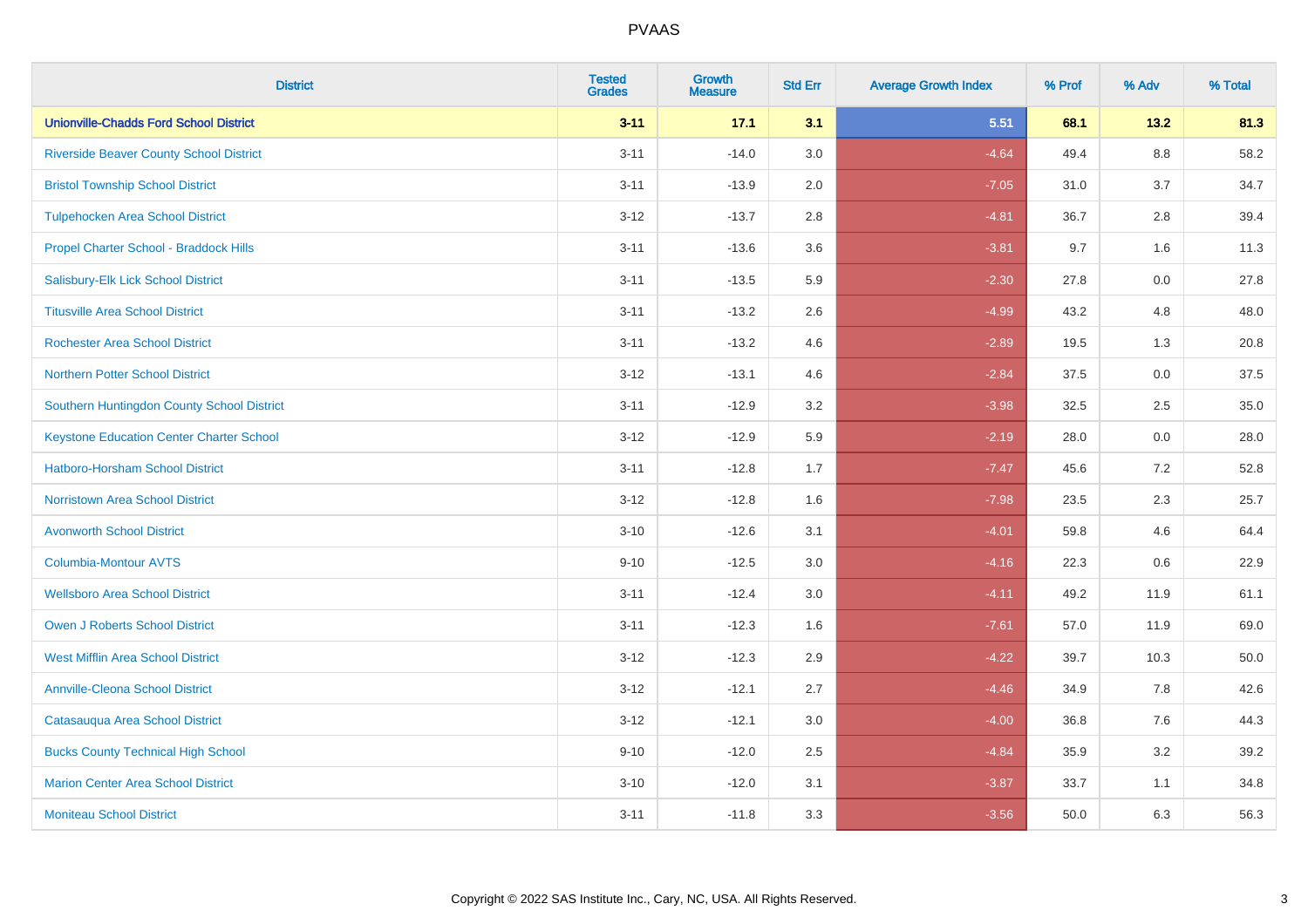| <b>District</b>                               | <b>Tested</b><br><b>Grades</b> | <b>Growth</b><br><b>Measure</b> | <b>Std Err</b> | <b>Average Growth Index</b> | % Prof | % Adv | % Total |
|-----------------------------------------------|--------------------------------|---------------------------------|----------------|-----------------------------|--------|-------|---------|
| <b>Unionville-Chadds Ford School District</b> | $3 - 11$                       | 17.1                            | 3.1            | 5.51                        | 68.1   | 13.2  | 81.3    |
| <b>Steelton-Highspire School District</b>     | $3 - 11$                       | $-11.8$                         | 3.5            | $-3.40$                     | 14.5   | 0.0   | 14.5    |
| <b>Propel Charter School-Homestead</b>        | $3 - 11$                       | $-11.7$                         | 4.1            | $-2.84$                     | 15.9   | 0.0   | 15.9    |
| <b>Abington School District</b>               | $3 - 10$                       | $-11.5$                         | 1.9            | $-6.00$                     | 56.2   | 11.6  | 67.8    |
| Southern Tioga School District                | $3 - 11$                       | $-11.5$                         | 2.7            | $-4.25$                     | 47.8   | 6.4   | 54.3    |
| Maritime Academy Charter School               | $3 - 10$                       | $-11.4$                         | 3.5            | $-3.29$                     | 15.2   | 0.0   | 15.2    |
| <b>Plum Borough School District</b>           | $3 - 11$                       | $-11.3$                         | 2.2            | $-5.19$                     | 51.1   | 9.0   | 60.1    |
| <b>South Park School District</b>             | $3 - 11$                       | $-11.3$                         | 2.7            | $-4.23$                     | 53.5   | 13.7  | 67.3    |
| La Academia Partnership Charter School        | $6 - 11$                       | $-11.0$                         | 4.7            | $-2.34$                     | 6.8    | 0.0   | 6.8     |
| <b>Sugar Valley Rural Charter School</b>      | $3 - 11$                       | $-11.0$                         | 4.5            | $-2.46$                     | 14.9   | 0.0   | 14.9    |
| <b>Solanco School District</b>                | $3 - 11$                       | $-11.0$                         | 2.0            | $-5.55$                     | 41.6   | 4.5   | 46.1    |
| <b>Propel Charter School-Montour</b>          | $3 - 10$                       | $-10.7$                         | 3.9            | $-2.71$                     | 13.7   | 0.0   | 13.7    |
| Northern Lehigh School District               | $3 - 12$                       | $-10.4$                         | 2.7            | $-3.82$                     | 28.0   | 9.3   | 37.3    |
| <b>Exeter Township School District</b>        | $3 - 11$                       | $-10.4$                         | 1.9            | $-5.44$                     | 50.6   | 2.7   | 53.3    |
| <b>Farrell Area School District</b>           | $3 - 11$                       | $-10.4$                         | 4.3            | $-2.41$                     | 19.0   | 0.0   | 19.0    |
| The New Academy Charter School                | $8 - 11$                       | $-10.4$                         | 5.2            | $-2.00$                     | 0.0    | 0.0   | 0.0     |
| <b>Union City Area School District</b>        | $3 - 12$                       | $-10.2$                         | 3.6            | $-2.87$                     | 42.9   | 3.2   | 46.0    |
| <b>Pittston Area School District</b>          | $3 - 11$                       | $-10.1$                         | 5.6            | $-1.80$                     | 38.1   | 9.5   | 47.6    |
| Northwest Area School District                | $3 - 10$                       | $-10.0$                         | $3.8\,$        | $-2.59$                     | 34.6   | 7.3   | 41.8    |
| Jefferson-Morgan School District              | $3 - 10$                       | $-9.9$                          | 4.2            | $-2.35$                     | 43.8   | 4.2   | 47.9    |
| <b>Big Spring School District</b>             | $3 - 11$                       | $-9.8$                          | 2.4            | $-4.00$                     | 38.6   | 8.9   | 47.5    |
| <b>Neshannock Township School District</b>    | $3 - 10$                       | $-9.7$                          | 2.9            | $-3.34$                     | 62.4   | 5.6   | 67.9    |
| <b>Benton Area School District</b>            | $3 - 10$                       | $-9.7$                          | 4.5            | $-2.18$                     | 43.2   | 5.4   | 48.6    |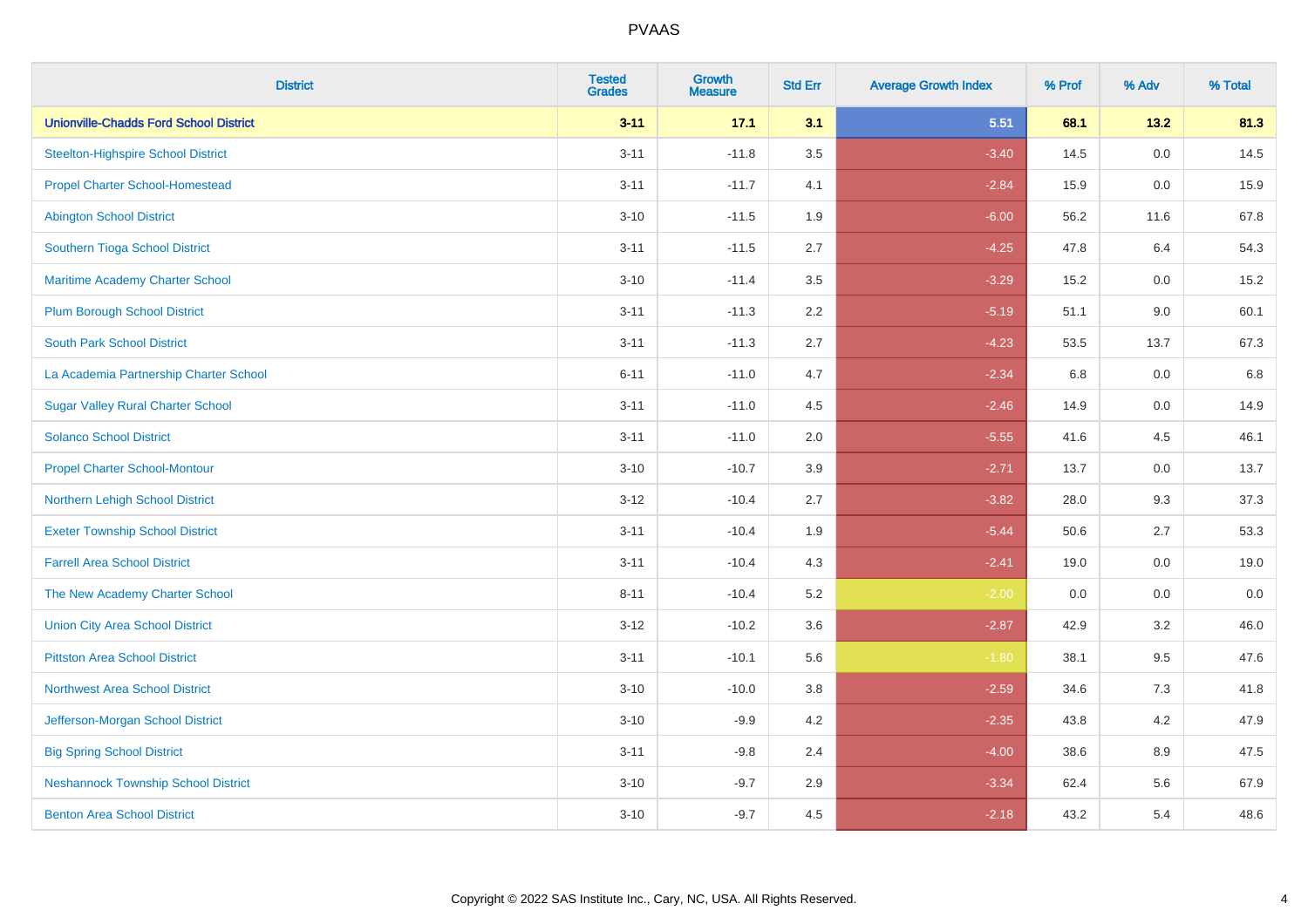| <b>District</b>                               | <b>Tested</b><br><b>Grades</b> | <b>Growth</b><br><b>Measure</b> | <b>Std Err</b> | <b>Average Growth Index</b> | % Prof | % Adv   | % Total |
|-----------------------------------------------|--------------------------------|---------------------------------|----------------|-----------------------------|--------|---------|---------|
| <b>Unionville-Chadds Ford School District</b> | $3 - 11$                       | 17.1                            | 3.1            | 5.51                        | 68.1   | 13.2    | 81.3    |
| <b>Chambersburg Area School District</b>      | $3 - 11$                       | $-9.5$                          | 1.3            | $-7.20$                     | 42.7   | 8.6     | 51.4    |
| <b>Redbank Valley School District</b>         | $3 - 11$                       | $-9.5$                          | 3.4            | $-2.77$                     | 31.5   | 4.9     | 36.4    |
| <b>Clearfield Area School District</b>        | $3 - 10$                       | $-9.4$                          | 2.6            | $-3.56$                     | 43.0   | 3.1     | 46.1    |
| <b>Carmichaels Area School District</b>       | $3 - 10$                       | $-9.3$                          | 3.3            | $-2.81$                     | 35.1   | 1.4     | 36.5    |
| <b>Berwick Area School District</b>           | $3 - 11$                       | $-9.3$                          | 2.6            | $-3.59$                     | 42.1   | 5.5     | 47.6    |
| <b>Bradford Area School District</b>          | $3 - 12$                       | $-9.3$                          | 2.4            | $-3.87$                     | 45.8   | 8.3     | 54.2    |
| <b>North East School District</b>             | $3 - 11$                       | $-9.3$                          | 3.1            | $-3.02$                     | 62.6   | 14.4    | 77.0    |
| <b>Innovative Arts Academy Charter School</b> | $6 - 11$                       | $-9.1$                          | 3.7            | $-2.44$                     | 9.5    | 0.0     | 9.5     |
| <b>Mahanoy Area School District</b>           | $3 - 10$                       | $-9.0$                          | 3.6            | $-2.49$                     | 26.2   | 1.6     | 27.9    |
| <b>Aliquippa School District</b>              | $3 - 11$                       | $-9.0$                          | 4.2            | $-2.14$                     | 11.0   | 0.0     | 11.0    |
| Philadelphia Academy Charter School           | $3 - 11$                       | $-8.9$                          | 2.9            | $-3.04$                     | 50.5   | 2.9     | 53.4    |
| South Allegheny School District               | $3 - 11$                       | $-8.8$                          | 3.2            | $-2.70$                     | 40.5   | $0.0\,$ | 40.5    |
| <b>North Star School District</b>             | $3 - 11$                       | $-8.7$                          | 3.5            | $-2.51$                     | 47.8   | 6.0     | 53.7    |
| <b>Palisades School District</b>              | $3 - 11$                       | $-8.7$                          | 2.8            | $-3.06$                     | 53.8   | 6.7     | 60.5    |
| <b>Milton Area School District</b>            | $3 - 11$                       | $-8.7$                          | 2.5            | $-3.52$                     | 45.4   | 6.9     | 52.3    |
| <b>Chartiers-Houston School District</b>      | $3 - 10$                       | $-8.6$                          | 3.5            | $-2.41$                     | 59.7   | 4.5     | 64.2    |
| Lampeter-Strasburg School District            | $3 - 12$                       | $-8.6$                          | 2.0            | $-4.33$                     | 55.1   | 9.8     | 64.8    |
| <b>West Middlesex Area School District</b>    | $3 - 10$                       | $-8.4$                          | $3.8\,$        | $-2.21$                     | 34.9   | 2.8     | 37.6    |
| <b>Elizabeth Forward School District</b>      | $3 - 11$                       | $-8.4$                          | 2.4            | $-3.41$                     | 51.7   | 4.0     | 55.7    |
| <b>Southmoreland School District</b>          | $3 - 11$                       | $-8.3$                          | 3.6            | $-2.32$                     | 56.8   | 7.2     | 64.0    |
| <b>Tamaqua Area School District</b>           | $3 - 12$                       | $-8.2$                          | 2.5            | $-3.24$                     | 44.5   | 1.9     | 46.4    |
| <b>Muncy School District</b>                  | $3 - 11$                       | $-8.1$                          | 3.7            | $-2.21$                     | 42.0   | 3.8     | 45.8    |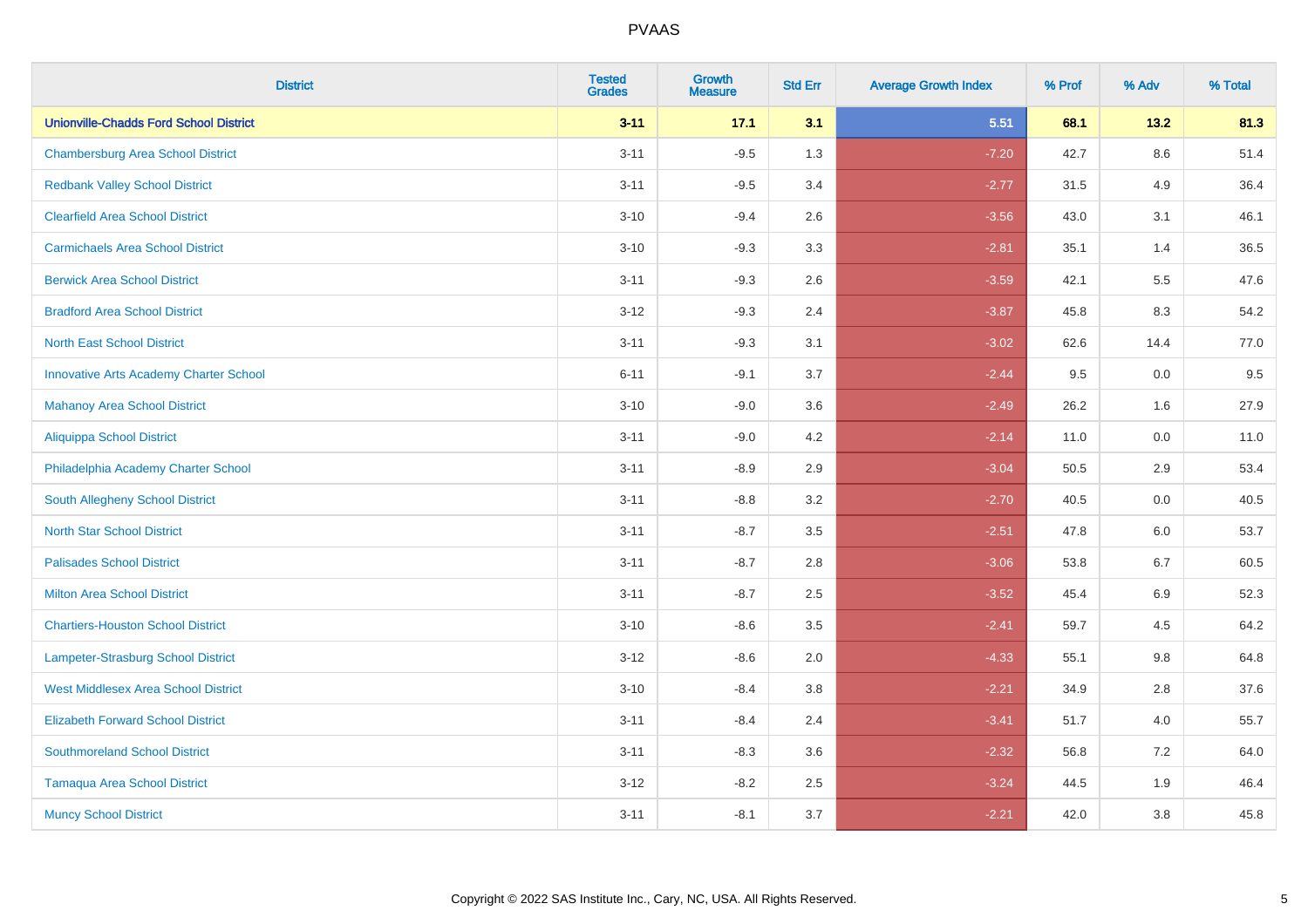| <b>District</b>                               | <b>Tested</b><br><b>Grades</b> | <b>Growth</b><br><b>Measure</b> | <b>Std Err</b> | <b>Average Growth Index</b> | % Prof | % Adv   | % Total |
|-----------------------------------------------|--------------------------------|---------------------------------|----------------|-----------------------------|--------|---------|---------|
| <b>Unionville-Chadds Ford School District</b> | $3 - 11$                       | 17.1                            | 3.1            | 5.51                        | 68.1   | 13.2    | 81.3    |
| Portage Area School District                  | $3 - 10$                       | $-8.1$                          | 3.6            | $-2.26$                     | 40.6   | 9.4     | 50.0    |
| <b>Blairsville-Saltsburg School District</b>  | $3 - 11$                       | $-8.0$                          | 3.0            | $-2.68$                     | 37.3   | 7.0     | 44.3    |
| <b>Western Beaver County School District</b>  | $3 - 11$                       | $-7.8$                          | 4.2            | $-1.87$                     | 56.5   | 6.5     | 63.0    |
| <b>Shamokin Area School District</b>          | $3 - 11$                       | $-7.7$                          | 4.8            | $-1.60$                     | 38.1   | 3.2     | 41.3    |
| <b>Pine Grove Area School District</b>        | $3 - 11$                       | $-7.7$                          | 2.9            | $-2.66$                     | 42.3   | 7.7     | 50.0    |
| <b>Dunmore School District</b>                | $3 - 11$                       | $-7.7$                          | 2.9            | $-2.62$                     | 34.0   | 7.2     | 41.2    |
| <b>Penn Hills School District</b>             | $3 - 11$                       | $-7.6$                          | 2.6            | $-2.94$                     | 33.1   | 0.7     | 33.8    |
| <b>Mohawk Area School District</b>            | $3 - 11$                       | $-7.5$                          | 3.1            | $-2.45$                     | 49.4   | 11.0    | 60.4    |
| Northern Tioga School District                | $3-12$                         | $-7.5$                          | 2.8            | $-2.64$                     | 54.0   | $1.2\,$ | 55.2    |
| <b>Conneaut School District</b>               | $3-12$                         | $-7.5$                          | 2.6            | $-2.91$                     | 38.4   | 7.4     | 45.8    |
| <b>Highlands School District</b>              | $3 - 11$                       | $-7.4$                          | 2.7            | $-2.76$                     | 44.4   | 3.7     | 48.2    |
| <b>Williams Valley School District</b>        | $3 - 11$                       | $-7.3$                          | 3.4            | $-2.13$                     | 23.2   | $0.0\,$ | 23.2    |
| California Area School District               | $3 - 10$                       | $-7.3$                          | 3.6            | $-2.02$                     | 42.6   | $9.8\,$ | 52.5    |
| <b>Forest Hills School District</b>           | $3 - 11$                       | $-7.3$                          | 2.7            | $-2.74$                     | 41.1   | 13.7    | 54.8    |
| <b>Interboro School District</b>              | $3 - 12$                       | $-7.3$                          | 2.1            | $-3.43$                     | 46.6   | 4.8     | 51.4    |
| <b>Brownsville Area School District</b>       | $3 - 12$                       | $-7.2$                          | 3.9            | $-1.83$                     | 34.4   | 6.1     | 40.5    |
| <b>Windber Area School District</b>           | $3 - 11$                       | $-7.2$                          | 3.2            | $-2.24$                     | 55.4   | 7.2     | 62.6    |
| <b>Wallenpaupack Area School District</b>     | $3 - 11$                       | $-7.1$                          | 2.3            | $-3.09$                     | 40.8   | 2.4     | 43.1    |
| <b>Freedom Area School District</b>           | $3 - 11$                       | $-7.1$                          | 3.0            | $-2.37$                     | 43.8   | 4.2     | 47.9    |
| <b>Harbor Creek School District</b>           | $3 - 11$                       | $-7.1$                          | 2.7            | $-2.67$                     | 48.8   | 15.2    | 64.0    |
| <b>Moshannon Valley School District</b>       | $3 - 10$                       | $-7.0$                          | 3.4            | $-2.01$                     | 48.5   | $0.0\,$ | 48.5    |
| Penn-Delco School District                    | $3 - 11$                       | $-6.8$                          | 1.9            | $-3.51$                     | 46.6   | 3.2     | 49.8    |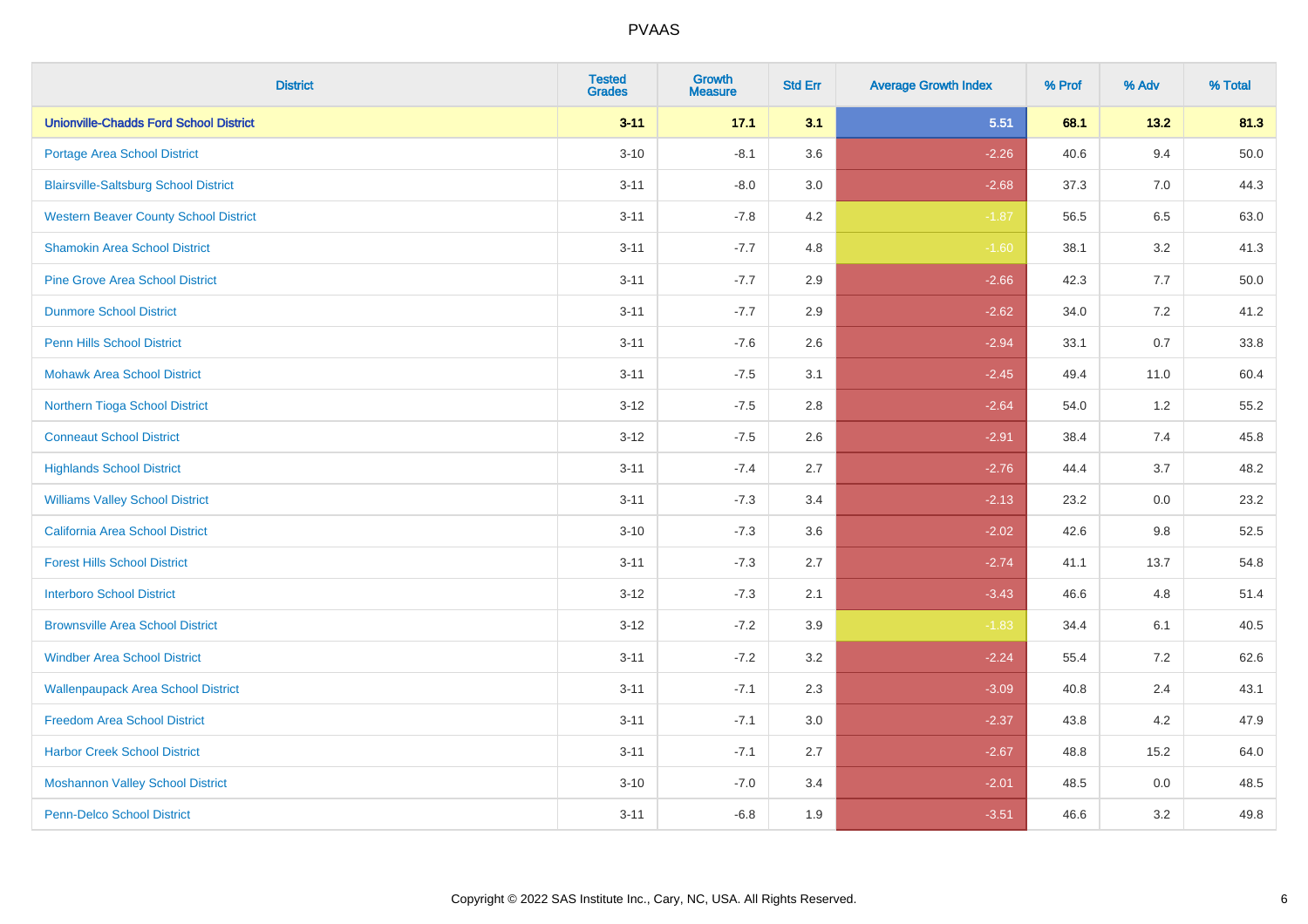| <b>District</b>                                   | <b>Tested</b><br><b>Grades</b> | <b>Growth</b><br><b>Measure</b> | <b>Std Err</b> | <b>Average Growth Index</b> | % Prof | % Adv   | % Total |
|---------------------------------------------------|--------------------------------|---------------------------------|----------------|-----------------------------|--------|---------|---------|
| <b>Unionville-Chadds Ford School District</b>     | $3 - 11$                       | 17.1                            | 3.1            | 5.51                        | 68.1   | 13.2    | 81.3    |
| <b>Yough School District</b>                      | $3 - 10$                       | $-6.6$                          | 2.7            | $-2.43$                     | 50.8   | $4.0\,$ | 54.8    |
| <b>Butler Area School District</b>                | $3 - 11$                       | $-6.5$                          | 1.5            | $-4.26$                     | 42.5   | 9.4     | 51.9    |
| <b>Executive Education Academy Charter School</b> | $3 - 10$                       | $-6.5$                          | 3.1            | $-2.08$                     | 23.7   | 2.2     | 25.8    |
| <b>New Castle Area School District</b>            | $3 - 12$                       | $-6.4$                          | 2.4            | $-2.66$                     | 32.5   | 4.3     | 36.8    |
| <b>Tri-Valley School District</b>                 | $3 - 10$                       | $-6.4$                          | 4.1            | $-1.57$                     | 37.0   | 4.4     | 41.3    |
| <b>Slippery Rock Area School District</b>         | $3 - 11$                       | $-6.3$                          | 2.5            | $-2.51$                     | 56.2   | 9.5     | 65.7    |
| <b>Upper Dauphin Area School District</b>         | $3 - 11$                       | $-6.3$                          | 3.2            | $-1.98$                     | 37.4   | 4.8     | 42.2    |
| <b>East Allegheny School District</b>             | $3 - 11$                       | $-6.3$                          | 3.3            | $-1.87$                     | 31.9   | 9.7     | 41.7    |
| <b>Dubois Area School District</b>                | $3 - 11$                       | $-6.2$                          | 2.0            | $-3.07$                     | 50.9   | 13.4    | 64.3    |
| <b>Mount Union Area School District</b>           | $3 - 10$                       | $-6.1$                          | 3.1            | $-1.97$                     | 32.2   | 3.4     | 35.6    |
| <b>Waynesboro Area School District</b>            | $3 - 12$                       | $-6.1$                          | 1.9            | $-3.20$                     | 50.0   | 6.8     | 56.8    |
| <b>East Lycoming School District</b>              | $3 - 11$                       | $-6.0$                          | 2.7            | $-2.24$                     | 48.3   | 4.2     | 52.5    |
| <b>Karns City Area School District</b>            | $3 - 11$                       | $-6.0$                          | 2.9            | $-2.03$                     | 53.1   | 8.3     | 61.5    |
| <b>Forest City Regional School District</b>       | $3 - 12$                       | $-6.0$                          | 3.0            | $-1.96$                     | 44.1   | 0.0     | 44.1    |
| <b>Old Forge School District</b>                  | $3 - 12$                       | $-5.9$                          | 3.4            | $-1.73$                     | 52.9   | 7.1     | 60.0    |
| <b>Shade-Central City School District</b>         | $3 - 11$                       | $-5.9$                          | 4.6            | $-1.28$                     | 27.8   | 0.0     | 27.8    |
| <b>Fort Cherry School District</b>                | $3 - 10$                       | $-5.9$                          | 3.8            | $-1.56$                     | 55.2   | 5.2     | 60.3    |
| <b>Universal Audenried Charter School</b>         | $9 - 11$                       | $-5.8$                          | 2.4            | $-2.40$                     | 14.6   | 0.0     | 14.6    |
| Jim Thorpe Area School District                   | $3 - 11$                       | $-5.8$                          | 2.7            | $-2.19$                     | 33.3   | 7.4     | 40.7    |
| <b>Blue Mountain School District</b>              | $3 - 10$                       | $-5.8$                          | 2.3            | $-2.56$                     | 46.6   | $8.5\,$ | 55.1    |
| Susquehanna Township School District              | $3 - 12$                       | $-5.8$                          | 2.7            | $-2.17$                     | 36.0   | 5.6     | 41.6    |
| <b>Ferndale Area School District</b>              | $3 - 10$                       | $-5.8$                          | 4.3            | $-1.33$                     | 40.0   | 0.0     | 40.0    |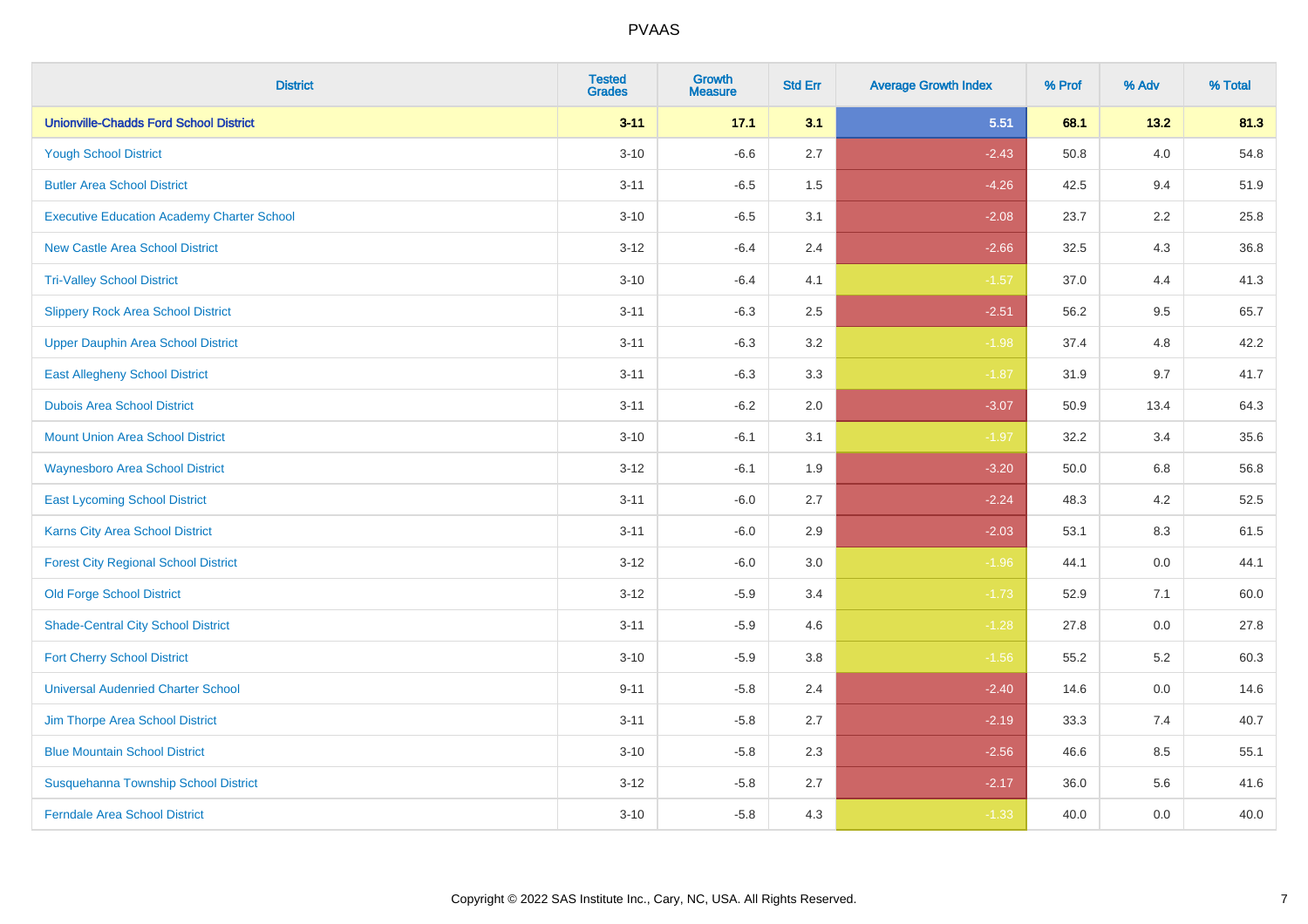| <b>District</b>                                | <b>Tested</b><br><b>Grades</b> | <b>Growth</b><br><b>Measure</b> | <b>Std Err</b> | <b>Average Growth Index</b> | % Prof | % Adv   | % Total |
|------------------------------------------------|--------------------------------|---------------------------------|----------------|-----------------------------|--------|---------|---------|
| <b>Unionville-Chadds Ford School District</b>  | $3 - 11$                       | 17.1                            | 3.1            | 5.51                        | 68.1   | 13.2    | 81.3    |
| <b>Pequea Valley School District</b>           | $3 - 11$                       | $-5.8$                          | 3.2            | $-1.80$                     | 39.8   | 9.1     | 48.9    |
| <b>Austin Area School District</b>             | $3 - 11$                       | $-5.7$                          | 6.4            | $-0.90$                     | 33.3   | 5.6     | 38.9    |
| <b>Carbon Career &amp; Technical Institute</b> | $9 - 11$                       | $-5.7$                          | 3.6            | $-1.59$                     | 34.5   | $1.2$   | 35.7    |
| <b>Claysburg-Kimmel School District</b>        | $3 - 11$                       | $-5.7$                          | 4.0            | $-1.42$                     | 42.9   | 8.2     | 51.0    |
| South Williamsport Area School District        | $3 - 10$                       | $-5.7$                          | 2.5            | $-2.30$                     | 45.5   | 4.5     | 50.0    |
| <b>Fairfield Area School District</b>          | $3 - 11$                       | $-5.6$                          | 3.4            | $-1.66$                     | 57.9   | 4.0     | 61.8    |
| <b>Canton Area School District</b>             | $3 - 11$                       | $-5.5$                          | 3.2            | $-1.75$                     | 40.7   | 2.3     | 43.0    |
| <b>Bermudian Springs School District</b>       | $3 - 11$                       | $-5.5$                          | 2.9            | $-1.94$                     | 56.4   | $6.8\,$ | 63.2    |
| <b>Montrose Area School District</b>           | $3 - 10$                       | $-5.5$                          | 3.0            | $-1.82$                     | 46.7   | 5.4     | 52.2    |
| <b>Trinity Area School District</b>            | $3 - 11$                       | $-5.4$                          | 2.0            | $-2.71$                     | 48.3   | 11.8    | 60.1    |
| Imhotep Institute Charter High School          | $9 - 11$                       | $-5.3$                          | 5.8            | $-0.92$                     | 25.0   | 0.0     | 25.0    |
| <b>Corry Area School District</b>              | $3 - 11$                       | $-5.3$                          | 2.6            | $-2.03$                     | 38.5   | 6.0     | 44.5    |
| <b>Carlisle Area School District</b>           | $3 - 11$                       | $-5.3$                          | 1.9            | $-2.81$                     | 54.0   | 6.3     | 60.3    |
| <b>Indiana Area School District</b>            | $3 - 11$                       | $-5.3$                          | 2.3            | $-2.28$                     | 47.6   | 18.4    | 66.1    |
| <b>Middletown Area School District</b>         | $3 - 11$                       | $-5.3$                          | 2.6            | $-2.05$                     | 46.4   | 5.3     | 51.7    |
| <b>Brentwood Borough School District</b>       | $3 - 11$                       | $-5.3$                          | 3.0            | $-1.72$                     | 52.0   | 6.1     | 58.2    |
| Perseus House Charter School Of Excellence     | $6 - 11$                       | $-5.2$                          | 3.0            | $-1.72$                     | 16.5   | 0.0     | 16.5    |
| <b>Keystone Central School District</b>        | $3 - 11$                       | $-5.1$                          | 2.0            | $-2.46$                     | 44.7   | 4.6     | 49.4    |
| <b>Upper Moreland Township School District</b> | $3 - 11$                       | $-5.0$                          | 2.2            | $-2.31$                     | 57.9   | 4.0     | 61.9    |
| <b>Mount Pleasant Area School District</b>     | $3 - 11$                       | $-5.0$                          | 2.6            | $-1.93$                     | 52.6   | 0.0     | 52.6    |
| <b>Washington School District</b>              | $3 - 11$                       | $-4.9$                          | $2.8\,$        | $-1.76$                     | 30.1   | 2.4     | 32.5    |
| <b>Brandywine Heights Area School District</b> | $3 - 11$                       | $-4.9$                          | 2.7            | $-1.81$                     | 49.2   | 8.2     | 57.4    |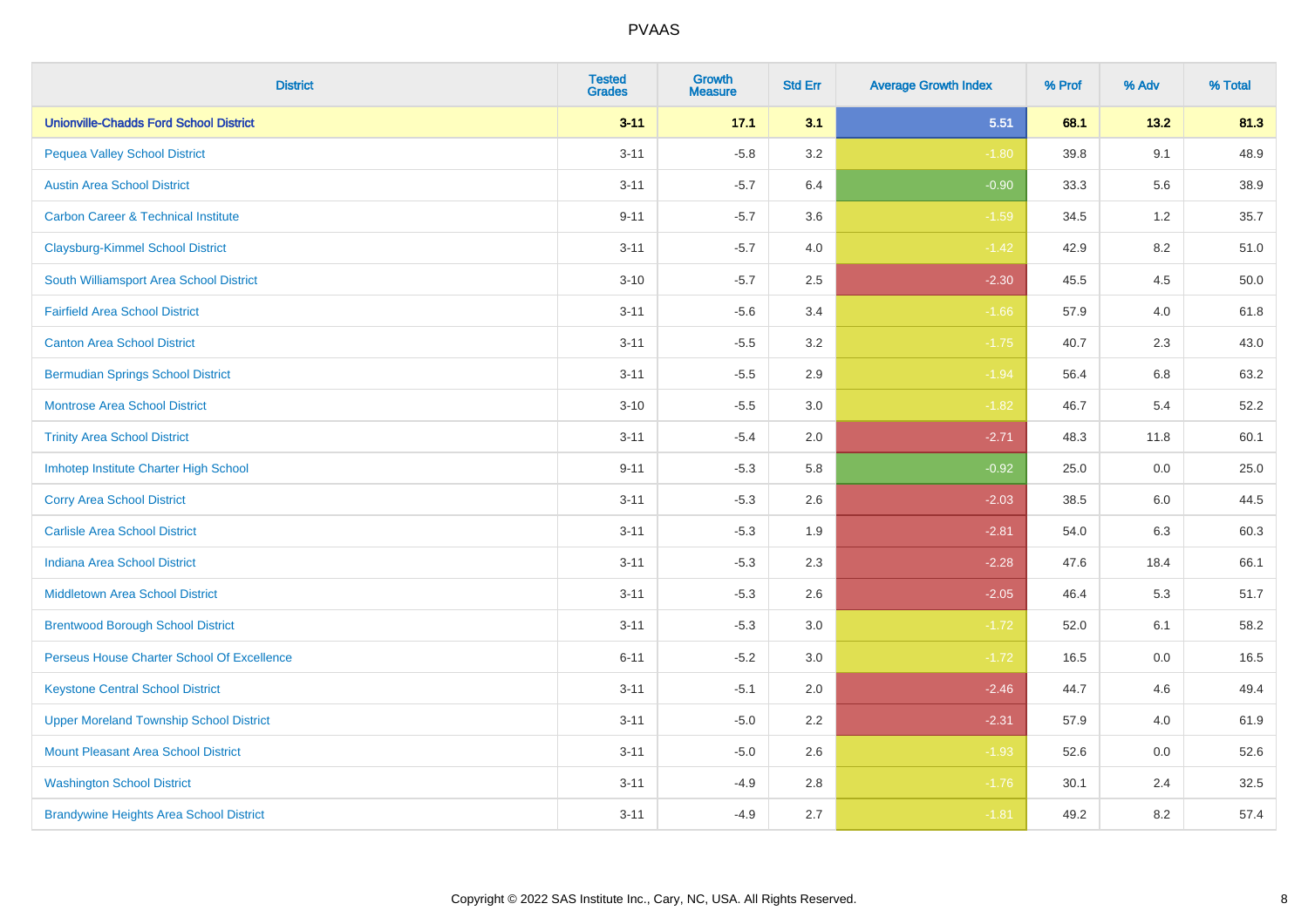| <b>District</b>                               | <b>Tested</b><br><b>Grades</b> | <b>Growth</b><br><b>Measure</b> | <b>Std Err</b> | <b>Average Growth Index</b> | % Prof | % Adv | % Total |
|-----------------------------------------------|--------------------------------|---------------------------------|----------------|-----------------------------|--------|-------|---------|
| <b>Unionville-Chadds Ford School District</b> | $3 - 11$                       | 17.1                            | 3.1            | 5.51                        | 68.1   | 13.2  | 81.3    |
| Juniata County School District                | $3 - 12$                       | $-4.9$                          | 2.1            | $-2.26$                     | 38.5   | 2.9   | 41.4    |
| <b>Central Columbia School District</b>       | $3 - 12$                       | $-4.8$                          | 2.6            | $-1.86$                     | 53.7   | 14.8  | 68.5    |
| <b>Nazareth Area School District</b>          | $3 - 11$                       | $-4.7$                          | 1.7            | $-2.82$                     | 59.2   | 9.9   | 69.0    |
| <b>Boyertown Area School District</b>         | $3 - 11$                       | $-4.7$                          | 1.5            | $-3.17$                     | 55.2   | 11.3  | 66.5    |
| <b>Apollo-Ridge School District</b>           | $3 - 12$                       | $-4.7$                          | 3.7            | $-1.24$                     | 50.0   | 10.0  | 60.0    |
| <b>Crawford Central School District</b>       | $3 - 11$                       | $-4.7$                          | 2.2            | $-2.15$                     | 40.6   | 10.5  | 51.1    |
| <b>Riverview School District</b>              | $3 - 11$                       | $-4.6$                          | 3.8            | $-1.20$                     | 57.9   | 15.8  | 73.7    |
| <b>West Greene School District</b>            | $3 - 11$                       | $-4.5$                          | 4.3            | $-1.04$                     | 36.6   | $7.3$ | 43.9    |
| <b>Greensburg Salem School District</b>       | $3 - 11$                       | $-4.4$                          | 2.4            | $-1.88$                     | 47.6   | 4.9   | 52.4    |
| <b>Coatesville Area School District</b>       | $3 - 11$                       | $-4.4$                          | 1.7            | $-2.62$                     | 36.3   | 4.2   | 40.5    |
| <b>Quakertown Community School District</b>   | $3 - 12$                       | $-4.4$                          | 1.6            | $-2.70$                     | 56.5   | 10.0  | 66.6    |
| <b>Somerset Area School District</b>          | $3 - 11$                       | $-4.4$                          | 2.3            | $-1.93$                     | 44.4   | 14.9  | 59.3    |
| <b>Gillingham Charter School</b>              | $3 - 11$                       | $-4.4$                          | 5.6            | $-0.77$                     | 20.8   | 8.3   | 29.2    |
| <b>Forest Area School District</b>            | $3 - 11$                       | $-4.4$                          | 5.4            | $-0.81$                     | 36.2   | 2.1   | 38.3    |
| Jeannette City School District                | $3 - 11$                       | $-4.3$                          | 3.8            | $-1.13$                     | 46.7   | 7.5   | 54.2    |
| <b>Antietam School District</b>               | $3 - 10$                       | $-4.3$                          | 3.8            | $-1.13$                     | 36.4   | 5.4   | 41.8    |
| <b>Oxford Area School District</b>            | $3 - 11$                       | $-4.3$                          | 1.9            | $-2.26$                     | 41.3   | 8.0   | 49.3    |
| <b>Bristol Borough School District</b>        | $3 - 12$                       | $-4.3$                          | 3.4            | $-1.27$                     | 39.7   | 1.3   | 41.0    |
| <b>Turkeyfoot Valley Area School District</b> | $3 - 12$                       | $-4.3$                          | 5.6            | $-0.76$                     | 22.0   | 5.1   | 27.1    |
| <b>Troy Area School District</b>              | $3 - 10$                       | $-4.3$                          | 3.4            | $-1.26$                     | 43.2   | 5.7   | 48.9    |
| East Pennsboro Area School District           | $3 - 11$                       | $-4.2$                          | 2.5            | $-1.71$                     | 60.8   | 8.5   | 69.3    |
| <b>Ellwood City Area School District</b>      | $3 - 11$                       | $-4.2$                          | 3.2            | $-1.29$                     | 54.1   | 14.1  | 68.2    |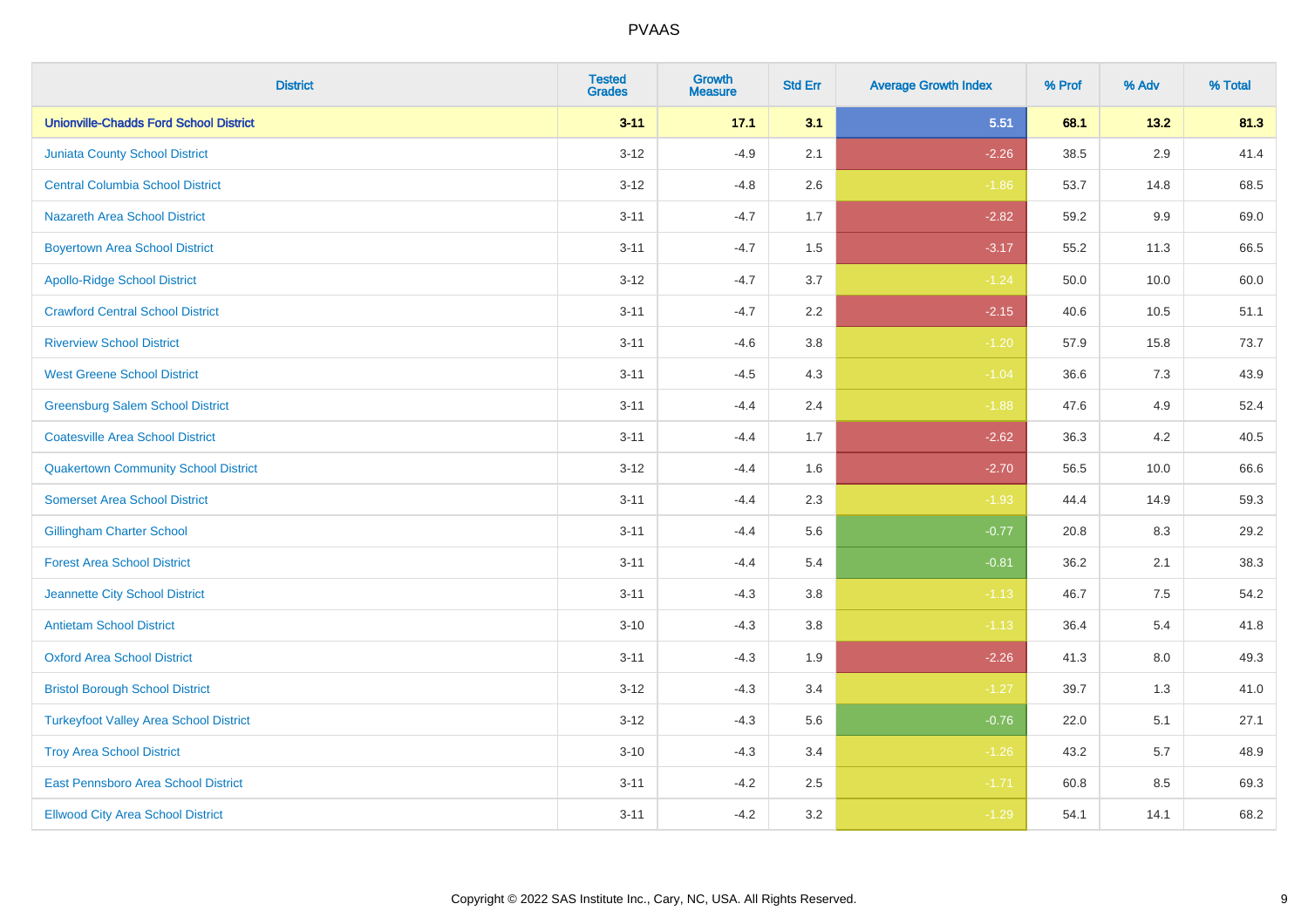| <b>District</b>                                                       | <b>Tested</b><br><b>Grades</b> | <b>Growth</b><br><b>Measure</b> | <b>Std Err</b> | <b>Average Growth Index</b> | % Prof | % Adv   | % Total |
|-----------------------------------------------------------------------|--------------------------------|---------------------------------|----------------|-----------------------------|--------|---------|---------|
| <b>Unionville-Chadds Ford School District</b>                         | $3 - 11$                       | 17.1                            | 3.1            | 5.51                        | 68.1   | 13.2    | 81.3    |
| <b>MaST Community Charter School</b>                                  | $3 - 10$                       | $-4.1$                          | 2.7            | $-1.52$                     | 44.0   | 9.5     | 53.4    |
| <b>Easton Area School District</b>                                    | $3 - 12$                       | $-4.1$                          | 1.4            | $-2.91$                     | 39.9   | 4.0     | 43.9    |
| <b>Cambria Heights School District</b>                                | $3 - 10$                       | $-4.1$                          | 3.1            | $-1.32$                     | 51.0   | $6.0\,$ | 57.0    |
| <b>Elk Lake School District</b>                                       | $3 - 11$                       | $-4.0$                          | 3.3            | $-1.23$                     | 46.2   | 3.3     | 49.4    |
| <b>Pottstown School District</b>                                      | $3 - 12$                       | $-4.0$                          | 2.4            | $-1.68$                     | 29.8   | 1.2     | 31.0    |
| <b>Gettysburg Area School District</b>                                | $3 - 11$                       | $-4.0$                          | 2.1            | $-1.89$                     | 45.3   | 14.0    | 59.3    |
| Preparatory Charter School Of Mathematics, Science, Tech, And Careers | $9 - 10$                       | $-4.0$                          | 2.5            | $-1.59$                     | 15.0   | 0.0     | 15.0    |
| <b>Sullivan County School District</b>                                | $3 - 10$                       | $-4.0$                          | 4.4            | $-0.90$                     | 66.7   | 2.6     | 69.2    |
| <b>Westmont Hilltop School District</b>                               | $3 - 11$                       | $-4.0$                          | 2.8            | $-1.40$                     | 36.3   | 13.3    | 49.6    |
| <b>Juniata Valley School District</b>                                 | $3 - 11$                       | $-3.9$                          | 3.5            | $-1.10$                     | 44.4   | 3.5     | 47.8    |
| <b>Big Beaver Falls Area School District</b>                          | $3 - 11$                       | $-3.9$                          | 3.3            | $-1.18$                     | 34.1   | 3.5     | 37.6    |
| <b>York Co School Of Technology</b>                                   | $9 - 12$                       | $-3.8$                          | 1.7            | $-2.22$                     | 39.1   | 5.6     | 44.7    |
| <b>Valley Grove School District</b>                                   | $3 - 10$                       | $-3.7$                          | 3.7            | $-1.01$                     | 51.2   | 6.1     | 57.3    |
| <b>Kane Area School District</b>                                      | $3 - 10$                       | $-3.7$                          | 3.2            | $-1.17$                     | 39.5   | 9.9     | 49.4    |
| <b>Conemaugh Township Area School District</b>                        | $3 - 12$                       | $-3.7$                          | 3.4            | $-1.09$                     | 53.8   | 17.6    | 71.4    |
| <b>Kiski Area School District</b>                                     | $3 - 11$                       | $-3.7$                          | 2.0            | $-1.86$                     | 57.4   | 10.4    | 67.8    |
| <b>Twin Valley School District</b>                                    | $3 - 12$                       | $-3.6$                          | 2.1            | $-1.69$                     | 49.6   | 7.1     | 56.8    |
| <b>Perkiomen Valley School District</b>                               | $3 - 11$                       | $-3.5$                          | 1.6            | $-2.18$                     | 53.8   | 13.4    | 67.2    |
| <b>Fannett-Metal School District</b>                                  | $3 - 11$                       | $-3.4$                          | 5.1            | $-0.67$                     | 38.7   | 8.1     | 46.8    |
| <b>Chestnut Ridge School District</b>                                 | $3 - 12$                       | $-3.4$                          | 2.9            | $-1.17$                     | 46.6   | 5.8     | 52.4    |
| <b>Pittsburgh School District</b>                                     | $3 - 11$                       | $-3.3$                          | 1.1            | $-3.04$                     | 33.9   | 8.2     | 42.1    |
| <b>Riverside School District</b>                                      | $3 - 11$                       | $-3.2$                          | 3.0            | $-1.09$                     | 43.0   | 9.0     | 52.0    |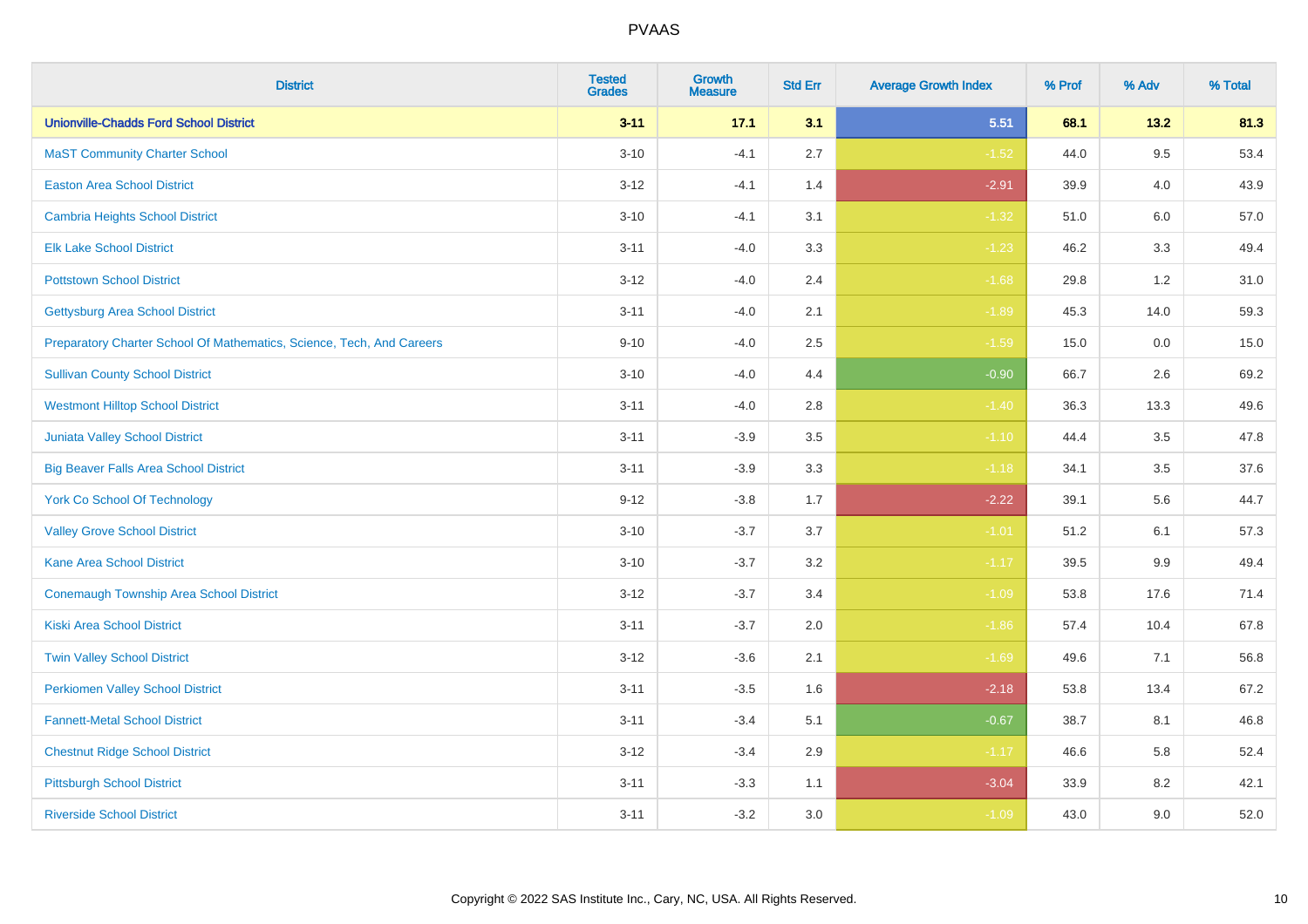| <b>District</b>                                         | <b>Tested</b><br><b>Grades</b> | <b>Growth</b><br><b>Measure</b> | <b>Std Err</b> | <b>Average Growth Index</b> | % Prof | % Adv   | % Total |
|---------------------------------------------------------|--------------------------------|---------------------------------|----------------|-----------------------------|--------|---------|---------|
| <b>Unionville-Chadds Ford School District</b>           | $3 - 11$                       | 17.1                            | 3.1            | 5.51                        | 68.1   | 13.2    | 81.3    |
| <b>Conemaugh Valley School District</b>                 | $3 - 12$                       | $-3.2$                          | 4.1            | $-0.78$                     | 48.2   | 5.6     | 53.7    |
| <b>Columbia Borough School District</b>                 | $3 - 12$                       | $-3.1$                          | 3.5            | $-0.89$                     | 29.5   | 1.9     | 31.4    |
| <b>Northeast Bradford School District</b>               | $3 - 10$                       | $-3.1$                          | 4.0            | $-0.78$                     | 33.9   | 3.4     | 37.3    |
| <b>Greater Johnstown School District</b>                | $3 - 11$                       | $-3.1$                          | 2.6            | $-1.19$                     | 26.1   | 0.0     | 26.1    |
| <b>Greencastle-Antrim School District</b>               | $3 - 11$                       | $-3.0$                          | 2.2            | $-1.36$                     | 62.4   | $9.9\,$ | 72.3    |
| Center For Student Learning Charter School At Pennsbury | $6 - 12$                       | $-2.9$                          | 6.1            | $-0.47$                     | 42.9   | 0.0     | 42.9    |
| <b>Scranton School District</b>                         | $3 - 12$                       | $-2.9$                          | 2.4            | $-1.22$                     | 45.6   | 3.6     | 49.1    |
| Oil City Area School District                           | $3 - 11$                       | $-2.9$                          | 2.6            | $-1.08$                     | 44.4   | 5.8     | 50.2    |
| <b>Quaker Valley School District</b>                    | $3 - 11$                       | $-2.8$                          | 2.6            | $-1.08$                     | 55.2   | 13.2    | 68.4    |
| <b>Susquehanna Community School District</b>            | $3 - 11$                       | $-2.8$                          | 4.2            | $-0.66$                     | 49.4   | 6.9     | 56.3    |
| <b>Chichester School District</b>                       | $3 - 11$                       | $-2.7$                          | 2.3            | $-1.17$                     | 44.6   | 6.6     | 51.2    |
| Lewisburg Area School District                          | $3 - 11$                       | $-2.7$                          | 2.6            | $-1.03$                     | 57.0   | 18.5    | 75.6    |
| Shenango Area School District                           | $3 - 11$                       | $-2.6$                          | 3.3            | $-0.79$                     | 50.6   | 13.9    | 64.6    |
| <b>Charleroi School District</b>                        | $3 - 11$                       | $-2.6$                          | 3.0            | $-0.86$                     | 55.7   | 7.4     | 63.1    |
| <b>Dallas School District</b>                           | $3 - 11$                       | $-2.5$                          | 2.2            | $-1.12$                     | 54.9   | 7.6     | 62.4    |
| <b>Clarion-Limestone Area School District</b>           | $3 - 12$                       | $-2.5$                          | 4.1            | $-0.60$                     | 56.8   | 6.8     | 63.6    |
| <b>North Pocono School District</b>                     | $3 - 11$                       | $-2.3$                          | 3.4            | $-0.68$                     | 52.0   | 16.4    | 68.5    |
| <b>Wyoming Valley West School District</b>              | $3 - 11$                       | $-2.2$                          | 2.4            | $-0.91$                     | 49.4   | 3.0     | 52.4    |
| <b>Burgettstown Area School District</b>                | $3 - 11$                       | $-2.1$                          | 3.4            | $-0.62$                     | 50.0   | 1.4     | 51.4    |
| <b>Bald Eagle Area School District</b>                  | $3 - 11$                       | $-2.1$                          | 2.7            | $-0.75$                     | 48.4   | 9.4     | 57.7    |
| Huntingdon Area School District                         | $3 - 11$                       | $-2.0$                          | 2.7            | $-0.72$                     | 36.8   | 10.3    | 47.0    |
| Hope For Hyndman Charter School                         | $3 - 11$                       | $-2.0$                          | 6.1            | $-0.32$                     | 33.3   | 0.0     | 33.3    |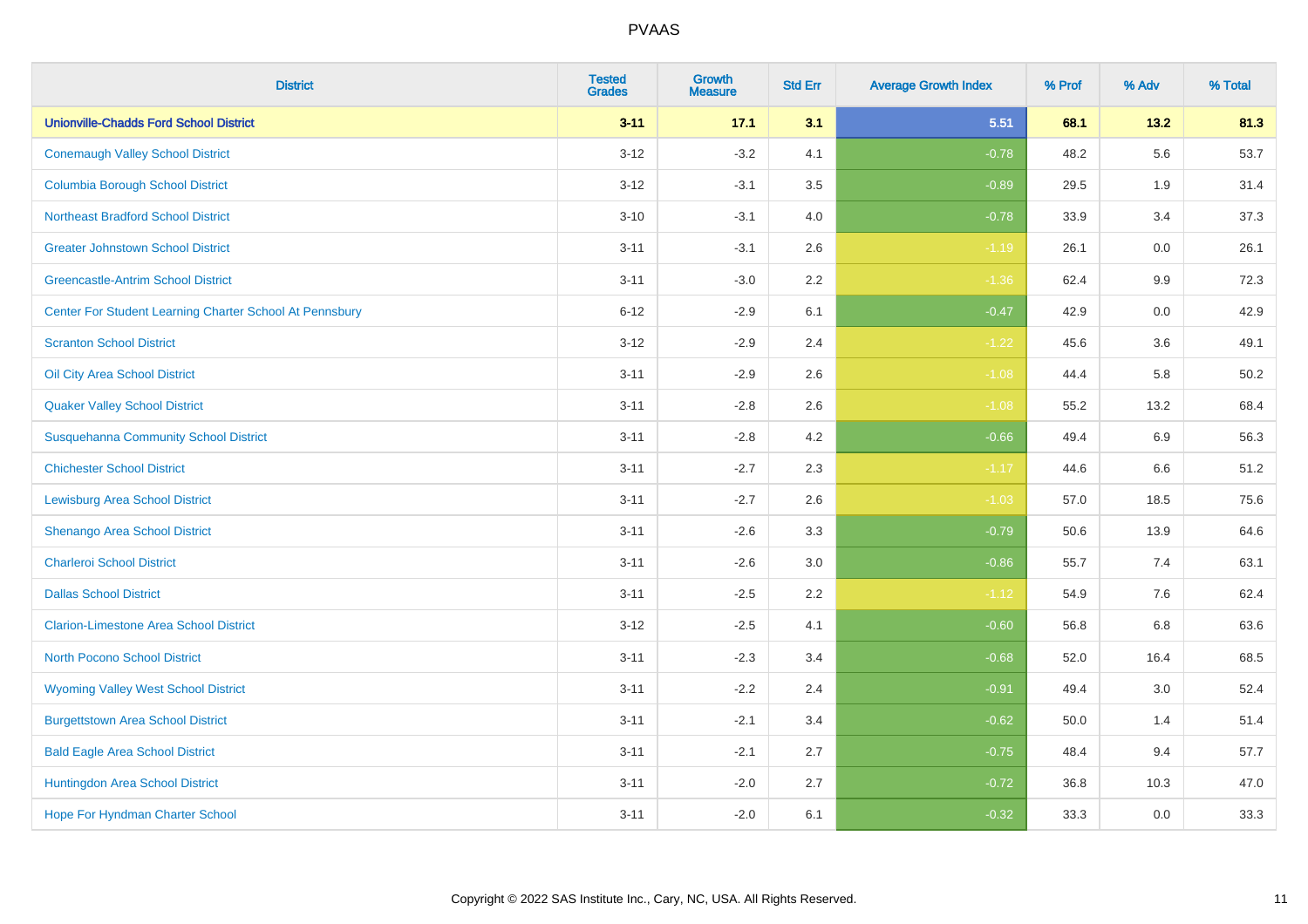| <b>District</b>                               | <b>Tested</b><br><b>Grades</b> | <b>Growth</b><br><b>Measure</b> | <b>Std Err</b> | <b>Average Growth Index</b> | % Prof | % Adv   | % Total |
|-----------------------------------------------|--------------------------------|---------------------------------|----------------|-----------------------------|--------|---------|---------|
| <b>Unionville-Chadds Ford School District</b> | $3 - 11$                       | 17.1                            | 3.1            | 5.51                        | 68.1   | 13.2    | 81.3    |
| <b>Montour School District</b>                | $3 - 11$                       | $-1.8$                          | 2.1            | $-0.88$                     | 61.4   | 15.1    | 76.5    |
| <b>North Hills School District</b>            | $3 - 11$                       | $-1.8$                          | 1.8            | $-0.96$                     | 59.1   | 14.1    | 73.2    |
| <b>Phoenixville Area School District</b>      | $3 - 11$                       | $-1.7$                          | 2.1            | $-0.83$                     | 59.9   | 10.6    | 70.5    |
| <b>Chartiers Valley School District</b>       | $3 - 11$                       | $-1.7$                          | 2.0            | $-0.81$                     | 54.7   | 8.4     | 63.1    |
| <b>Mid Valley School District</b>             | $3 - 10$                       | $-1.7$                          | 3.0            | $-0.55$                     | 45.1   | 7.8     | 52.9    |
| South Side Area School District               | $3 - 11$                       | $-1.6$                          | 3.3            | $-0.48$                     | 50.0   | 6.8     | 56.8    |
| <b>Cornell School District</b>                | $3 - 11$                       | $-1.6$                          | 5.0            | $-0.32$                     | 33.8   | $1.5\,$ | 35.4    |
| <b>Lehighton Area School District</b>         | $3 - 11$                       | $-1.6$                          | 2.3            | $-0.70$                     | 51.1   | 5.6     | 56.7    |
| <b>Central Greene School District</b>         | $3 - 11$                       | $-1.6$                          | $2.8\,$        | $-0.55$                     | 54.2   | $2.8\,$ | 57.0    |
| <b>Lebanon School District</b>                | $3 - 11$                       | $-1.6$                          | 1.9            | $-0.80$                     | 24.4   | 2.6     | 27.0    |
| <b>Sharpsville Area School District</b>       | $3 - 11$                       | $-1.4$                          | 3.5            | $-0.40$                     | 55.2   | 13.4    | 68.7    |
| <b>Seneca Valley School District</b>          | $3 - 11$                       | $-1.4$                          | 1.4            | $-0.99$                     | 57.2   | 11.4    | 68.6    |
| <b>Cheltenham School District</b>             | $3 - 11$                       | $-1.4$                          | 2.1            | $-0.67$                     | 46.1   | 10.0    | 56.1    |
| <b>Wyoming Area School District</b>           | $3 - 10$                       | $-1.3$                          | 2.6            | $-0.50$                     | 53.8   | 10.8    | 64.6    |
| <b>Bellwood-Antis School District</b>         | $3 - 10$                       | $-1.2$                          | 3.2            | $-0.39$                     | 55.1   | 10.1    | 65.2    |
| <b>Palmerton Area School District</b>         | $3 - 11$                       | $-1.2$                          | 3.0            | $-0.39$                     | 57.4   | $5.0\,$ | 62.4    |
| Mt Lebanon School District                    | $3 - 11$                       | $-1.0$                          | 1.5            | $-0.70$                     | 61.9   | 24.0    | 85.9    |
| <b>North Schuylkill School District</b>       | $3 - 11$                       | $-1.0$                          | 2.4            | $-0.42$                     | 41.8   | 5.1     | 46.8    |
| <b>Manheim Township School District</b>       | $3 - 12$                       | $-0.9$                          | 1.6            | $-0.58$                     | 53.2   | 15.5    | 68.7    |
| <b>Lakeview School District</b>               | $3 - 11$                       | $-0.9$                          | 3.7            | $-0.24$                     | 60.3   | 3.2     | 63.5    |
| <b>Glendale School District</b>               | $3 - 10$                       | $-0.9$                          | 3.7            | $-0.24$                     | 50.0   | 5.4     | 55.4    |
| <b>Conewago Valley School District</b>        | $3-12$                         | $-0.9$                          | 2.0            | $-0.45$                     | 51.7   | 9.6     | 61.3    |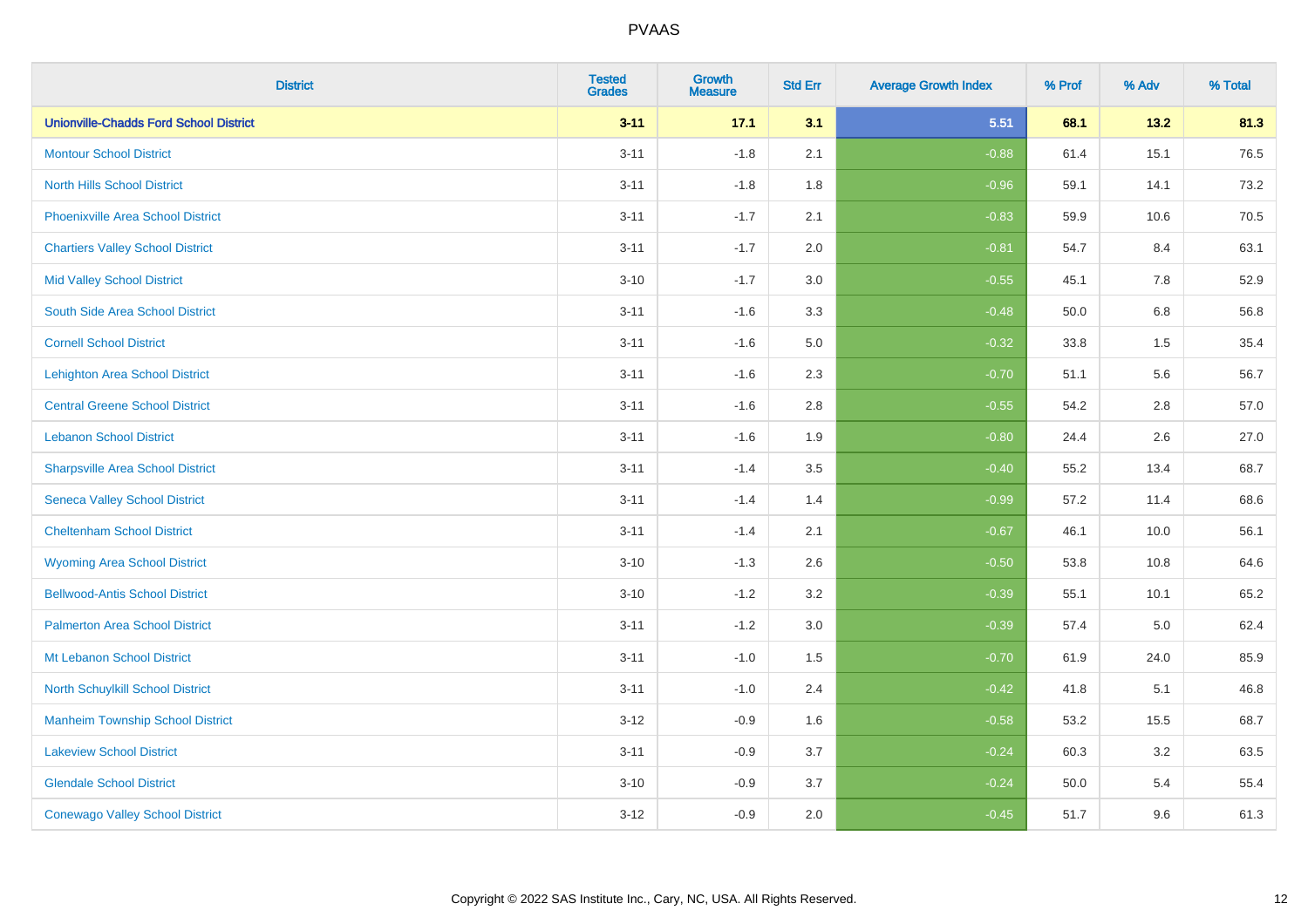| <b>District</b>                                    | <b>Tested</b><br><b>Grades</b> | Growth<br><b>Measure</b> | <b>Std Err</b> | <b>Average Growth Index</b> | % Prof | % Adv | % Total |
|----------------------------------------------------|--------------------------------|--------------------------|----------------|-----------------------------|--------|-------|---------|
| <b>Unionville-Chadds Ford School District</b>      | $3 - 11$                       | 17.1                     | 3.1            | 5.51                        | 68.1   | 13.2  | 81.3    |
| <b>Elizabethtown Area School District</b>          | $3 - 12$                       | $-0.9$                   | 1.9            | $-0.47$                     | 50.0   | 11.2  | 61.2    |
| <b>Millville Area School District</b>              | $3 - 12$                       | $-0.9$                   | 4.7            | $-0.18$                     | 51.4   | 5.4   | 56.8    |
| <b>Bangor Area School District</b>                 | $3 - 12$                       | $-0.9$                   | 2.0            | $-0.43$                     | 44.3   | 4.7   | 49.0    |
| <b>Canon-Mcmillan School District</b>              | $3 - 11$                       | $-0.8$                   | 1.6            | $-0.50$                     | 58.7   | 15.9  | 74.6    |
| <b>Shaler Area School District</b>                 | $3 - 11$                       | $-0.8$                   | 1.9            | $-0.43$                     | 49.1   | 9.6   | 58.7    |
| <b>Albert Gallatin Area School District</b>        | $3 - 11$                       | $-0.8$                   | 2.4            | $-0.32$                     | 54.5   | 10.0  | 64.6    |
| <b>Westinghouse Arts Academy Charter School</b>    | $9 - 10$                       | $-0.7$                   | 3.6            | $-0.19$                     | 59.2   | 8.4   | 67.6    |
| <b>Achievement House Charter School</b>            | $7 - 11$                       | $-0.7$                   | 4.0            | $-0.17$                     | 32.5   | 2.6   | 35.1    |
| <b>Otto-Eldred School District</b>                 | $3 - 11$                       | $-0.7$                   | 4.2            | $-0.15$                     | 56.2   | 6.2   | 62.5    |
| <b>Panther Valley School District</b>              | $3 - 12$                       | $-0.6$                   | 3.3            | $-0.19$                     | 47.9   | 4.3   | 52.1    |
| <b>Tuscarora School District</b>                   | $3 - 11$                       | $-0.6$                   | 2.3            | $-0.27$                     | 45.1   | 8.1   | 53.2    |
| <b>Girard School District</b>                      | $3 - 11$                       | $-0.6$                   | 2.7            | $-0.22$                     | 53.9   | 15.6  | 69.6    |
| <b>Mount Carmel Area School District</b>           | $3 - 11$                       | $-0.6$                   | 3.1            | $-0.18$                     | 45.3   | 2.1   | 47.4    |
| <b>Central Fulton School District</b>              | $3 - 11$                       | $-0.5$                   | 3.5            | $-0.14$                     | 51.4   | 8.6   | 60.0    |
| Philadelphia Electrical & Tech Charter High School | $10 - 10$                      | $-0.5$                   | 2.9            | $-0.15$                     | 8.8    | 0.0   | 8.8     |
| <b>Blue Ridge School District</b>                  | $3 - 11$                       | $-0.5$                   | 3.6            | $-0.12$                     | 44.6   | 3.1   | 47.7    |
| <b>Oley Valley School District</b>                 | $3 - 11$                       | $-0.4$                   | 2.8            | $-0.15$                     | 43.1   | 12.9  | 56.0    |
| <b>Harrisburg City School District</b>             | $3 - 11$                       | $-0.4$                   | 2.1            | $-0.19$                     | 15.1   | 0.4   | 15.5    |
| <b>Penn Manor School District</b>                  | $3 - 11$                       | $-0.4$                   | 1.6            | $-0.25$                     | 51.9   | 12.6  | 64.5    |
| New Kensington-Arnold School District              | $3 - 11$                       | $-0.4$                   | 3.8            | $-0.10$                     | 40.7   | 3.7   | 44.4    |
| <b>Crestwood School District</b>                   | $3 - 11$                       | $-0.4$                   | 2.4            | $-0.17$                     | 57.4   | 17.0  | 74.4    |
| <b>Southern Lehigh School District</b>             | $3 - 11$                       | $-0.4$                   | 2.3            | $-0.17$                     | 66.1   | 11.9  | 78.0    |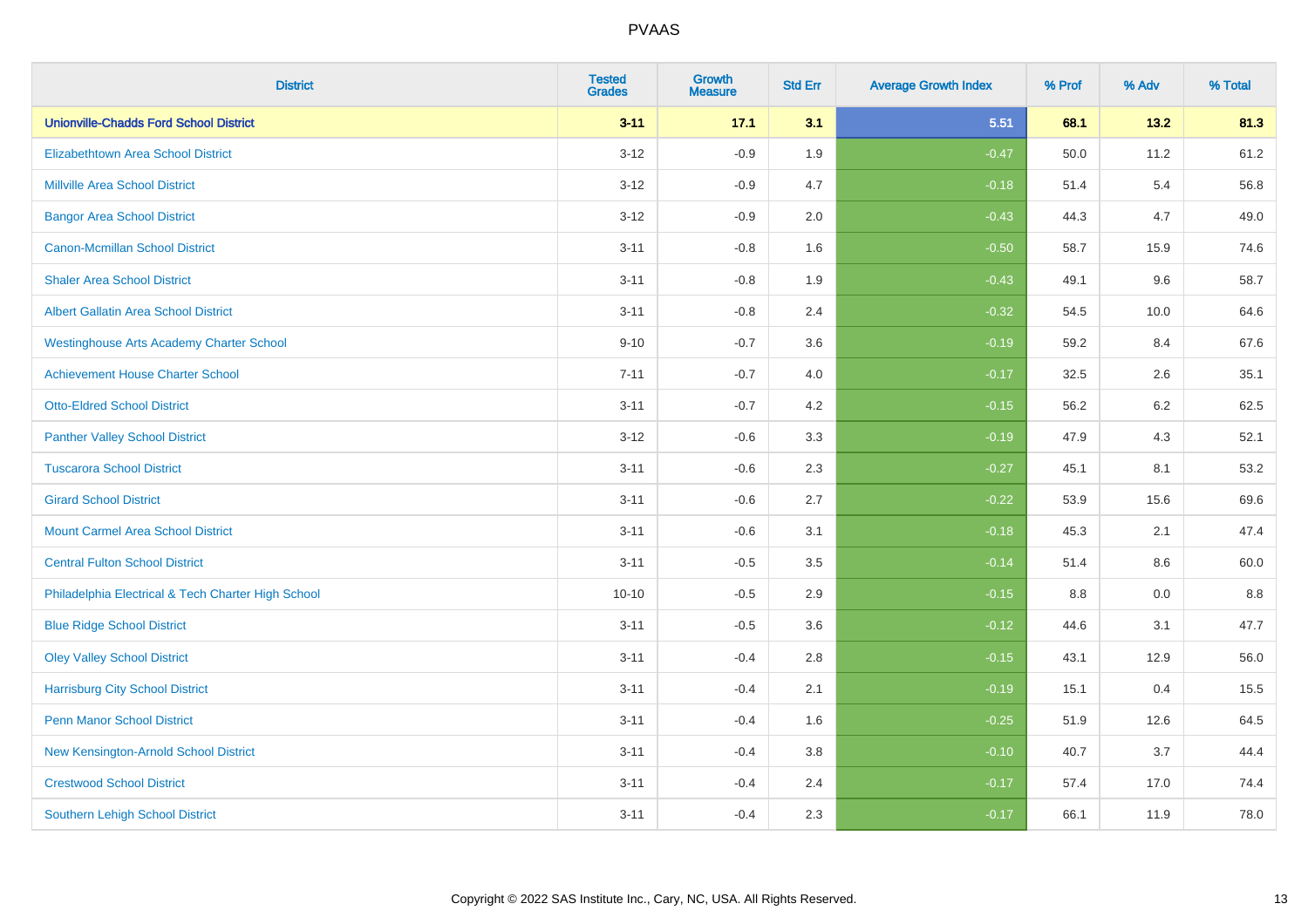| <b>District</b>                               | <b>Tested</b><br><b>Grades</b> | <b>Growth</b><br><b>Measure</b> | <b>Std Err</b> | <b>Average Growth Index</b> | % Prof | % Adv   | % Total |
|-----------------------------------------------|--------------------------------|---------------------------------|----------------|-----------------------------|--------|---------|---------|
| <b>Unionville-Chadds Ford School District</b> | $3 - 11$                       | 17.1                            | 3.1            | 5.51                        | 68.1   | 13.2    | 81.3    |
| <b>Bellefonte Area School District</b>        | $3 - 11$                       | $-0.4$                          | 2.2            | $-0.17$                     | 47.6   | 10.6    | 58.2    |
| <b>Avella Area School District</b>            | $3 - 12$                       | $-0.3$                          | 4.7            | $-0.05$                     | 49.3   | 14.5    | 63.8    |
| <b>Chester-Upland School District</b>         | $3 - 11$                       | $-0.3$                          | 2.7            | $-0.09$                     | 13.8   | $0.8\,$ | 14.6    |
| <b>Mercer Area School District</b>            | $3 - 11$                       | $-0.2$                          | 3.3            | $-0.06$                     | 56.0   | 8.0     | 64.0    |
| <b>Kutztown Area School District</b>          | $3-12$                         | $-0.2$                          | 3.2            | $-0.05$                     | 55.4   | 13.3    | 68.7    |
| <b>Warren County School District</b>          | $3 - 11$                       | $-0.1$                          | 1.8            | $-0.06$                     | 37.2   | 5.3     | 42.6    |
| <b>Susquenita School District</b>             | $3 - 11$                       | $-0.1$                          | 2.8            | $-0.01$                     | 47.7   | 10.1    | 57.8    |
| Penn Cambria School District                  | $3 - 11$                       | $-0.0$                          | 2.7            | $-0.01$                     | 61.5   | 7.7     | 69.2    |
| <b>Wilkes-Barre Area School District</b>      | $3 - 11$                       | 0.1                             | 3.2            | 0.02                        | 35.5   | 5.4     | 40.9    |
| East Stroudsburg Area School District         | $3 - 11$                       | 0.1                             | 1.6            | 0.05                        | 45.8   | 7.8     | 53.6    |
| <b>Hempfield School District</b>              | $3 - 11$                       | 0.1                             | 1.4            | 0.08                        | 58.2   | 9.9     | 68.2    |
| <b>West Branch Area School District</b>       | $3 - 11$                       | 0.2                             | 3.8            | 0.05                        | 47.2   | 1.9     | 49.1    |
| <b>Northern Lebanon School District</b>       | $3 - 11$                       | 0.4                             | 2.5            | 0.15                        | 28.0   | 3.0     | 31.0    |
| <b>Danville Area School District</b>          | $3 - 11$                       | 0.4                             | 2.6            | 0.15                        | 57.4   | 18.4    | 75.7    |
| <b>Jersey Shore Area School District</b>      | $3 - 11$                       | 0.5                             | 2.6            | 0.21                        | 47.1   | 9.2     | 56.2    |
| <b>Reynolds School District</b>               | $3 - 10$                       | 0.5                             | 3.4            | 0.16                        | 52.1   | 7.0     | 59.2    |
| <b>Brockway Area School District</b>          | $3 - 11$                       | 0.6                             | 3.6            | 0.16                        | 49.2   | 7.7     | 56.9    |
| <b>Smethport Area School District</b>         | $3 - 12$                       | 0.6                             | 3.9            | 0.15                        | 37.0   | 1.8     | 38.9    |
| <b>Greater Latrobe School District</b>        | $3 - 11$                       | 0.6                             | 1.9            | 0.31                        | 55.5   | 14.1    | 69.5    |
| <b>Lower Dauphin School District</b>          | $3 - 11$                       | 0.6                             | 1.9            | 0.33                        | 49.2   | 12.6    | 61.8    |
| <b>Bloomsburg Area School District</b>        | $3 - 10$                       | 0.7                             | 3.0            | 0.23                        | 55.9   | 11.8    | 67.6    |
| Insight PA Cyber Charter School               | $3 - 11$                       | 0.7                             | 5.7            | 0.12                        | 50.0   | 4.8     | 54.8    |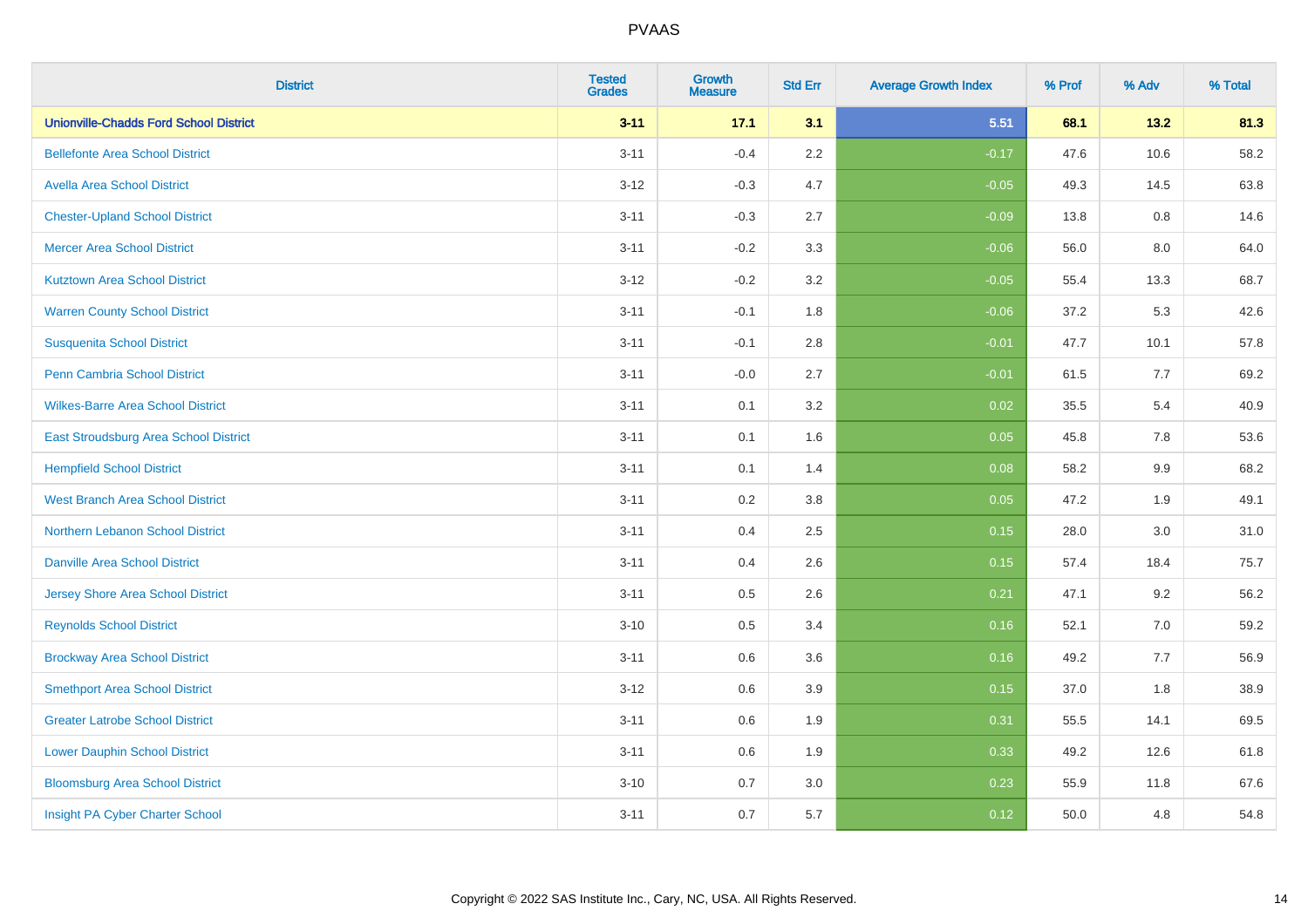| <b>District</b>                               | <b>Tested</b><br><b>Grades</b> | Growth<br><b>Measure</b> | <b>Std Err</b> | <b>Average Growth Index</b> | % Prof | % Adv   | % Total |
|-----------------------------------------------|--------------------------------|--------------------------|----------------|-----------------------------|--------|---------|---------|
| <b>Unionville-Chadds Ford School District</b> | $3 - 11$                       | 17.1                     | 3.1            | 5.51                        | 68.1   | 13.2    | 81.3    |
| Lehigh Valley Academy Regional Charter School | $3 - 11$                       | 0.7                      | 2.3            | 0.32                        | 46.3   | $5.0\,$ | 51.4    |
| <b>Greenville Area School District</b>        | $3 - 11$                       | 0.7                      | 2.9            | 0.26                        | 53.4   | $6.9\,$ | 60.3    |
| <b>Gateway School District</b>                | $3 - 11$                       | 0.8                      | 2.2            | 0.38                        | 52.1   | 13.8    | 65.9    |
| <b>Wyomissing Area School District</b>        | $3 - 12$                       | 0.8                      | 2.6            | 0.33                        | 55.7   | 17.6    | 73.3    |
| <b>Wallingford-Swarthmore School District</b> | $3 - 10$                       | 0.9                      | 2.4            | 0.38                        | 64.4   | 22.7    | 87.1    |
| <b>South Eastern School District</b>          | $3 - 11$                       | 0.9                      | 2.4            | 0.39                        | 54.8   | 6.6     | 61.4    |
| <b>Radnor Township School District</b>        | $3 - 12$                       | 1.0                      | 2.1            | 0.50                        | 65.0   | 23.2    | 88.2    |
| <b>Lakeland School District</b>               | $3 - 11$                       | 1.1                      | 2.8            | 0.38                        | 48.6   | 3.7     | 52.3    |
| <b>Upper Adams School District</b>            | $3 - 11$                       | 1.3                      | 2.9            | 0.47                        | 55.2   | 8.6     | 63.8    |
| <b>Schuylkill Valley School District</b>      | $3 - 11$                       | 1.4                      | 2.5            | 0.56                        | 55.1   | 10.2    | 65.3    |
| <b>Newport School District</b>                | $3 - 12$                       | 1.4                      | 3.5            | 0.41                        | 51.5   | 10.3    | 61.8    |
| <b>Tussey Mountain School District</b>        | $3 - 12$                       | 1.5                      | 3.7            | 0.40                        | 38.6   | 1.8     | 40.4    |
| <b>Central Bucks School District</b>          | $3 - 11$                       | 1.6                      | 0.9            | 1.66                        | 63.0   | 16.8    | 79.8    |
| <b>Bensalem Township School District</b>      | $3 - 11$                       | 1.6                      | 1.6            | 0.98                        | 38.8   | 8.3     | 47.1    |
| <b>Athens Area School District</b>            | $3 - 11$                       | 1.6                      | 2.5            | 0.64                        | 46.9   | $7.6\,$ | 54.5    |
| <b>Purchase Line School District</b>          | $3 - 12$                       | 1.7                      | 3.5            | 0.47                        | 43.1   | 5.4     | 48.5    |
| South Fayette Township School District        | $3 - 11$                       | 1.7                      | 2.0            | 0.88                        | 61.0   | 26.5    | 87.6    |
| <b>Baldwin-Whitehall School District</b>      | $3 - 11$                       | 1.8                      | 1.9            | 0.94                        | 58.6   | 8.6     | 67.1    |
| <b>Laurel School District</b>                 | $3 - 11$                       | 1.8                      | 3.1            | 0.59                        | 70.1   | 2.3     | 72.4    |
| <b>West Jefferson Hills School District</b>   | $3 - 11$                       | 1.8                      | 2.1            | 0.88                        | 55.7   | 20.8    | 76.4    |
| <b>Williamsport Area School District</b>      | $3 - 11$                       | 1.9                      | 1.8            | 1.04                        | 44.1   | 12.8    | 56.9    |
| <b>Union Area School District</b>             | $3 - 11$                       | 1.9                      | 4.3            | 0.44                        | 61.5   | 0.0     | 61.5    |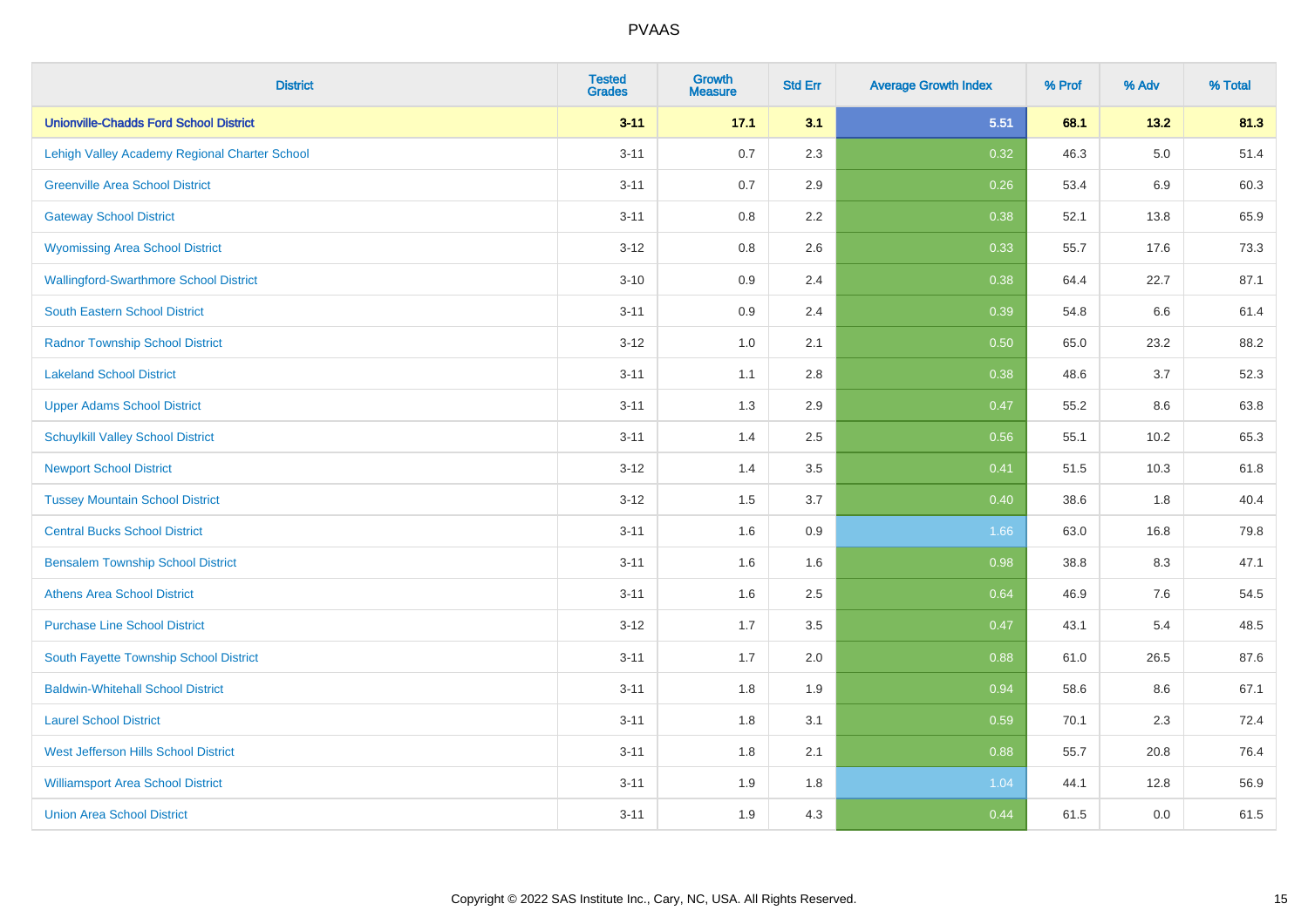| <b>District</b>                                | <b>Tested</b><br><b>Grades</b> | <b>Growth</b><br><b>Measure</b> | <b>Std Err</b> | <b>Average Growth Index</b> | % Prof | % Adv | % Total |
|------------------------------------------------|--------------------------------|---------------------------------|----------------|-----------------------------|--------|-------|---------|
| <b>Unionville-Chadds Ford School District</b>  | $3 - 11$                       | 17.1                            | 3.1            | 5.51                        | 68.1   | 13.2  | 81.3    |
| <b>Franklin Regional School District</b>       | $3 - 11$                       | 2.0                             | 1.9            | 1.02                        | 66.7   | 15.5  | 82.1    |
| <b>Marple Newtown School District</b>          | $3 - 11$                       | 2.0                             | 2.4            | 0.81                        | 57.6   | 12.8  | 70.4    |
| <b>Lower Moreland Township School District</b> | $3 - 11$                       | 2.0                             | 2.2            | 0.95                        | 62.8   | 17.0  | 79.8    |
| <b>Mastery Charter School - Thomas Campus</b>  | $3 - 10$                       | 2.1                             | 6.2            | 0.33                        | 28.6   | 0.0   | 28.6    |
| <b>Mcguffey School District</b>                | $3 - 11$                       | 2.1                             | 2.6            | 0.81                        | 57.7   | 3.1   | 60.8    |
| <b>Manheim Central School District</b>         | $3 - 11$                       | 2.1                             | 2.1            | 1.01                        | 53.2   | 11.6  | 64.8    |
| <b>United School District</b>                  | $3 - 11$                       | 2.1                             | 3.4            | 0.63                        | 60.3   | 6.6   | 66.9    |
| Northwestern Lehigh School District            | $3 - 11$                       | 2.2                             | 2.3            | 0.93                        | 53.3   | 9.7   | 63.0    |
| <b>Galeton Area School District</b>            | $3 - 11$                       | 2.2                             | 5.3            | 0.42                        | 41.3   | 4.4   | 45.6    |
| <b>Roberto Clemente Charter School</b>         | $3 - 12$                       | 2.2                             | 4.9            | 0.45                        | 27.5   | 5.0   | 32.5    |
| <b>Hanover Area School District</b>            | $3 - 11$                       | 2.2                             | 4.6            | 0.48                        | 42.9   | 5.7   | 48.6    |
| <b>Union School District</b>                   | $3 - 12$                       | 2.3                             | 4.2            | 0.54                        | 32.6   | 7.0   | 39.5    |
| <b>Tunkhannock Area School District</b>        | $3 - 11$                       | 2.3                             | 2.2            | 1.01                        | 44.9   | 9.6   | 54.6    |
| <b>Camp Hill School District</b>               | $3 - 12$                       | 2.3                             | 3.0            | 0.78                        | 53.6   | 17.5  | 71.1    |
| <b>Bedford Area School District</b>            | $3 - 11$                       | 2.5                             | 2.6            | 0.93                        | 48.5   | 10.0  | 58.5    |
| Mastery Charter High School-Lenfest Campus     | $7 - 11$                       | 2.5                             | 5.7            | 0.43                        | 40.0   | 0.0   | 40.0    |
| <b>Methacton School District</b>               | $3 - 11$                       | 2.5                             | 1.7            | 1.43                        | 62.5   | 16.4  | 79.0    |
| <b>Armstrong School District</b>               | $3 - 11$                       | 2.6                             | 1.7            | 1.53                        | 51.5   | 6.1   | 57.6    |
| <b>Hopewell Area School District</b>           | $3 - 11$                       | 2.6                             | 2.7            | 0.97                        | 58.4   | 4.0   | 62.4    |
| <b>Pottsgrove School District</b>              | $3 - 11$                       | 2.8                             | 2.0            | 1.35                        | 44.0   | 10.0  | 53.9    |
| <b>Forbes Road School District</b>             | $3 - 11$                       | 2.8                             | 5.1            | 0.56                        | 41.4   | 10.3  | 51.7    |
| <b>Central Cambria School District</b>         | $3 - 11$                       | 3.0                             | 2.5            | 1.17                        | 56.2   | 9.7   | 66.0    |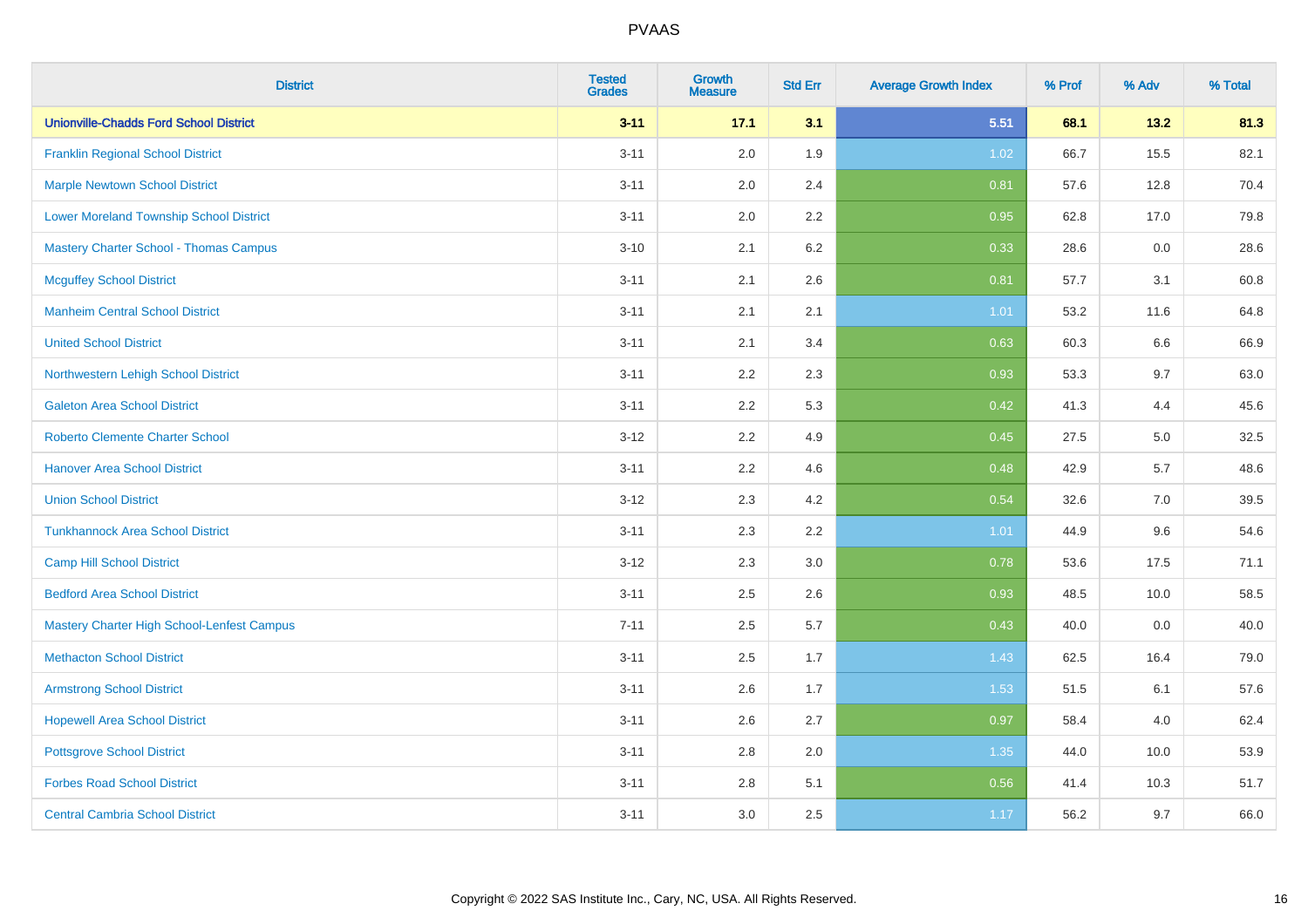| <b>District</b>                                    | <b>Tested</b><br><b>Grades</b> | Growth<br><b>Measure</b> | <b>Std Err</b> | <b>Average Growth Index</b> | % Prof | % Adv | % Total |
|----------------------------------------------------|--------------------------------|--------------------------|----------------|-----------------------------|--------|-------|---------|
| <b>Unionville-Chadds Ford School District</b>      | $3 - 11$                       | 17.1                     | 3.1            | 5.51                        | 68.1   | 13.2  | 81.3    |
| <b>General Mclane School District</b>              | $3 - 11$                       | 3.1                      | 2.9            | 1.07                        | 62.3   | 4.9   | 67.2    |
| <b>Millcreek Township School District</b>          | $3 - 11$                       | 3.1                      | 1.5            | 2.06                        | 55.6   | 14.2  | 69.7    |
| <b>Keystone School District</b>                    | $3 - 11$                       | 3.1                      | 3.3            | 0.94                        | 50.6   | 6.5   | 57.1    |
| <b>Pleasant Valley School District</b>             | $3 - 11$                       | 3.1                      | 2.0            | 1.57                        | 57.2   | 5.5   | 62.8    |
| <b>Donegal School District</b>                     | $3 - 12$                       | 3.1                      | 2.4            | 1.29                        | 60.6   | 9.1   | 69.7    |
| <b>Woodland Hills School District</b>              | $3 - 12$                       | 3.2                      | 2.6            | 1.22                        | 31.4   | 3.6   | 35.0    |
| <b>Commodore Perry School District</b>             | $3 - 11$                       | 3.2                      | 5.5            | 0.58                        | 58.3   | 0.0   | 58.3    |
| <b>West York Area School District</b>              | $3 - 12$                       | 3.2                      | 2.3            | 1.38                        | 53.8   | 4.4   | 58.2    |
| <b>Altoona Area School District</b>                | $3 - 12$                       | 3.3                      | 1.6            | 1.99                        | 47.7   | 8.2   | 55.9    |
| <b>Southeastern Greene School District</b>         | $3 - 10$                       | 3.3                      | 4.6            | 0.72                        | 57.6   | 6.1   | 63.6    |
| <b>Spring Cove School District</b>                 | $3 - 11$                       | 3.4                      | 2.5            | 1.33                        | 47.8   | 12.7  | 60.4    |
| <b>Fairview School District</b>                    | $3 - 11$                       | 3.4                      | 2.6            | 1.32                        | 57.2   | 17.6  | 74.8    |
| <b>Clairton City School District</b>               | $3 - 11$                       | 3.5                      | 3.7            | 0.95                        | 13.4   | 0.0   | 13.4    |
| <b>Lincoln Park Performing Arts Charter School</b> | $7 - 11$                       | 3.6                      | 2.5            | 1.42                        | 59.6   | 14.7  | 74.3    |
| <b>Conrad Weiser Area School District</b>          | $3 - 11$                       | 3.6                      | 2.2            | 1.63                        | 52.1   | 2.1   | 54.2    |
| <b>North Clarion County School District</b>        | $3 - 12$                       | 3.7                      | 4.3            | 0.85                        | 67.5   | 15.0  | 82.5    |
| <b>Hermitage School District</b>                   | $3 - 12$                       | $3.8\,$                  | 2.4            | 1.60                        | 57.5   | 9.3   | 66.8    |
| <b>South Butler County School District</b>         | $3 - 10$                       | 3.9                      | 2.5            | 1.54                        | 53.1   | 16.6  | 69.7    |
| South Western School District                      | $3 - 12$                       | 3.9                      | 1.9            | 2.08                        | 60.2   | 8.1   | 68.3    |
| Esperanza Academy Charter School                   | $4 - 11$                       | 4.0                      | 2.5            | 1.61                        | 32.4   | 0.7   | 33.1    |
| Northampton Area School District                   | $3 - 11$                       | 4.0                      | 1.6            | 2.51                        | 52.3   | 10.8  | 63.1    |
| <b>Muhlenberg School District</b>                  | $3 - 10$                       | 4.0                      | 1.9            | 2.10                        | 34.2   | 2.6   | 36.8    |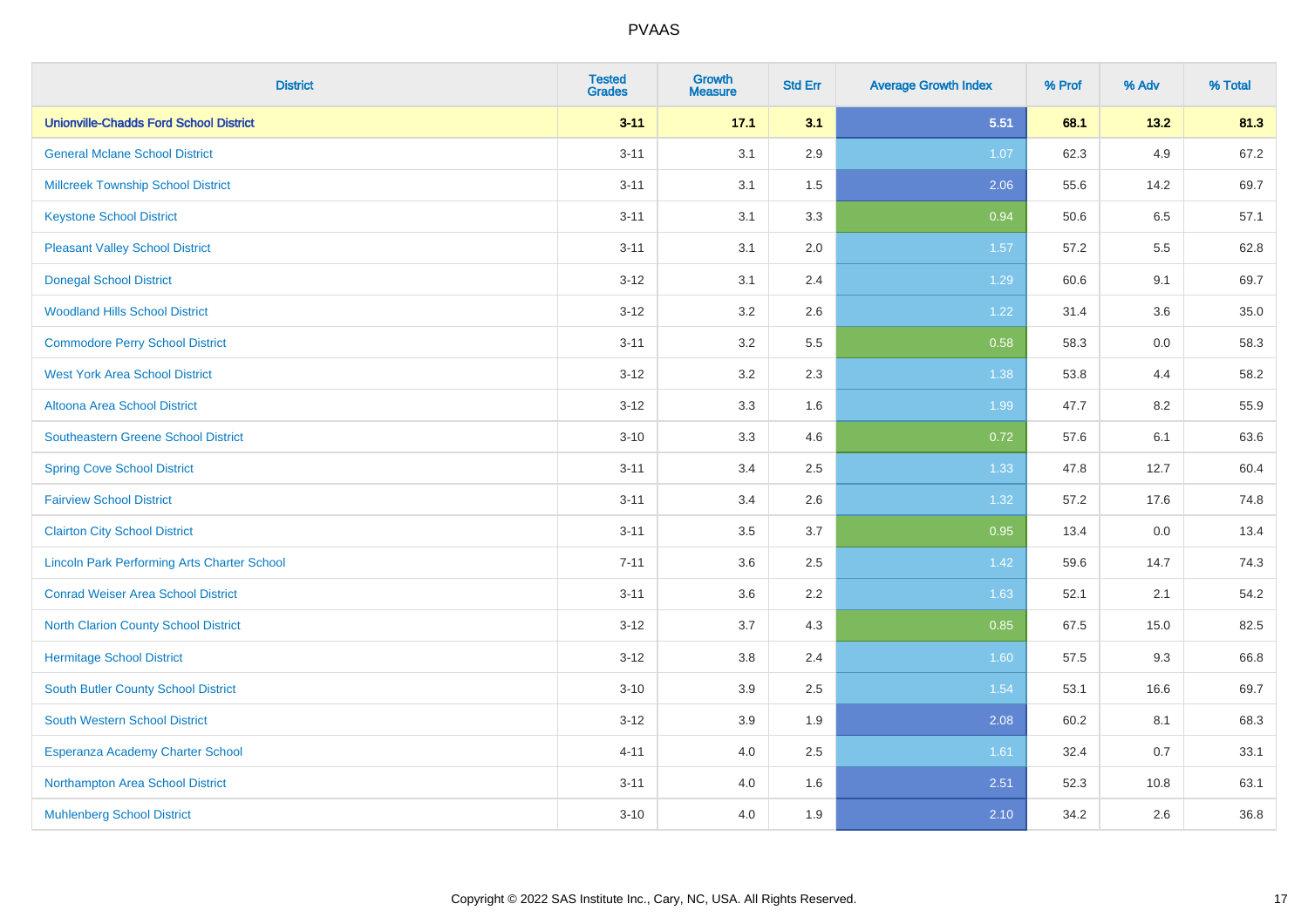| <b>District</b>                                 | <b>Tested</b><br><b>Grades</b> | Growth<br><b>Measure</b> | <b>Std Err</b> | <b>Average Growth Index</b> | % Prof | % Adv   | % Total |
|-------------------------------------------------|--------------------------------|--------------------------|----------------|-----------------------------|--------|---------|---------|
| <b>Unionville-Chadds Ford School District</b>   | $3 - 11$                       | 17.1                     | 3.1            | 5.51                        | 68.1   | 13.2    | 81.3    |
| <b>Towanda Area School District</b>             | $3 - 11$                       | 4.0                      | 2.8            | 1.44                        | 39.4   | $6.6\,$ | 46.0    |
| <b>Berlin Brothersvalley School District</b>    | $3 - 11$                       | 4.0                      | 4.2            | 0.96                        | 48.8   | 14.0    | 62.8    |
| <b>Neshaminy School District</b>                | $3 - 11$                       | 4.0                      | 1.3            | 3.02                        | 58.7   | 9.5     | 68.2    |
| <b>West Allegheny School District</b>           | $3 - 12$                       | 4.0                      | 2.1            | 1.96                        | 63.1   | 15.7    | 78.8    |
| Mastery Charter School - Shoemaker Campus       | $7 - 10$                       | 4.1                      | 3.0            | 1.34                        | 20.9   | 3.3     | 24.2    |
| <b>Line Mountain School District</b>            | $3 - 11$                       | 4.1                      | 3.2            | 1.27                        | 52.9   | 9.2     | 62.1    |
| <b>Governor Mifflin School District</b>         | $3 - 11$                       | 4.1                      | 1.8            | 2.33                        | 42.5   | 7.2     | 49.7    |
| <b>East Penn School District</b>                | $3 - 11$                       | 4.1                      | 1.3            | 3.27                        | 55.8   | 11.5    | 67.3    |
| <b>Ligonier Valley School District</b>          | $3 - 11$                       | 4.2                      | 3.1            | 1.34                        | 59.1   | 10.3    | 69.5    |
| <b>Loyalsock Township School District</b>       | $3 - 12$                       | 4.2                      | 2.8            | $1.47$                      | 54.3   | 2.1     | 56.4    |
| <b>Punxsutawney Area School District</b>        | $3 - 11$                       | 4.2                      | 2.9            | 1.45                        | 55.0   | 5.5     | 60.6    |
| Meyersdale Area School District                 | $3 - 11$                       | 4.2                      | 4.0            | 1.07                        | 43.1   | 6.9     | 50.0    |
| <b>Laurel Highlands School District</b>         | $3 - 11$                       | 4.3                      | 2.4            | 1.81                        | 44.9   | 9.6     | 54.5    |
| <b>Central Dauphin School District</b>          | $3 - 11$                       | 4.4                      | 1.3            | 3.32                        | 53.3   | 7.4     | 60.7    |
| Leechburg Area School District                  | $3 - 11$                       | 4.4                      | 4.0            | 1.09                        | 47.8   | 19.6    | 67.4    |
| <b>Port Allegany School District</b>            | $3 - 11$                       | 4.4                      | 3.6            | 1.21                        | 28.1   | 9.4     | 37.5    |
| <b>Pottsville Area School District</b>          | $3 - 12$                       | 4.4                      | 2.3            | 1.94                        | 44.8   | 5.4     | 50.2    |
| <b>MaST Community Charter School II</b>         | $3 - 10$                       | 4.4                      | 3.2            | 1.37                        | 28.4   | 3.4     | 31.8    |
| <b>Burrell School District</b>                  | $3 - 11$                       | 4.5                      | 3.1            | 1.48                        | 58.5   | 13.8    | 72.3    |
| <b>Eastern Lancaster County School District</b> | $3 - 12$                       | 4.5                      | 2.2            | 2.09                        | 46.3   | 11.4    | 57.6    |
| Harmony Area School District                    | $3 - 10$                       | 4.5                      | 6.3            | 0.72                        | 33.3   | 13.3    | 46.7    |
| <b>Hempfield Area School District</b>           | $3 - 12$                       | 4.6                      | 1.6            | 2.86                        | 53.5   | 20.1    | 73.6    |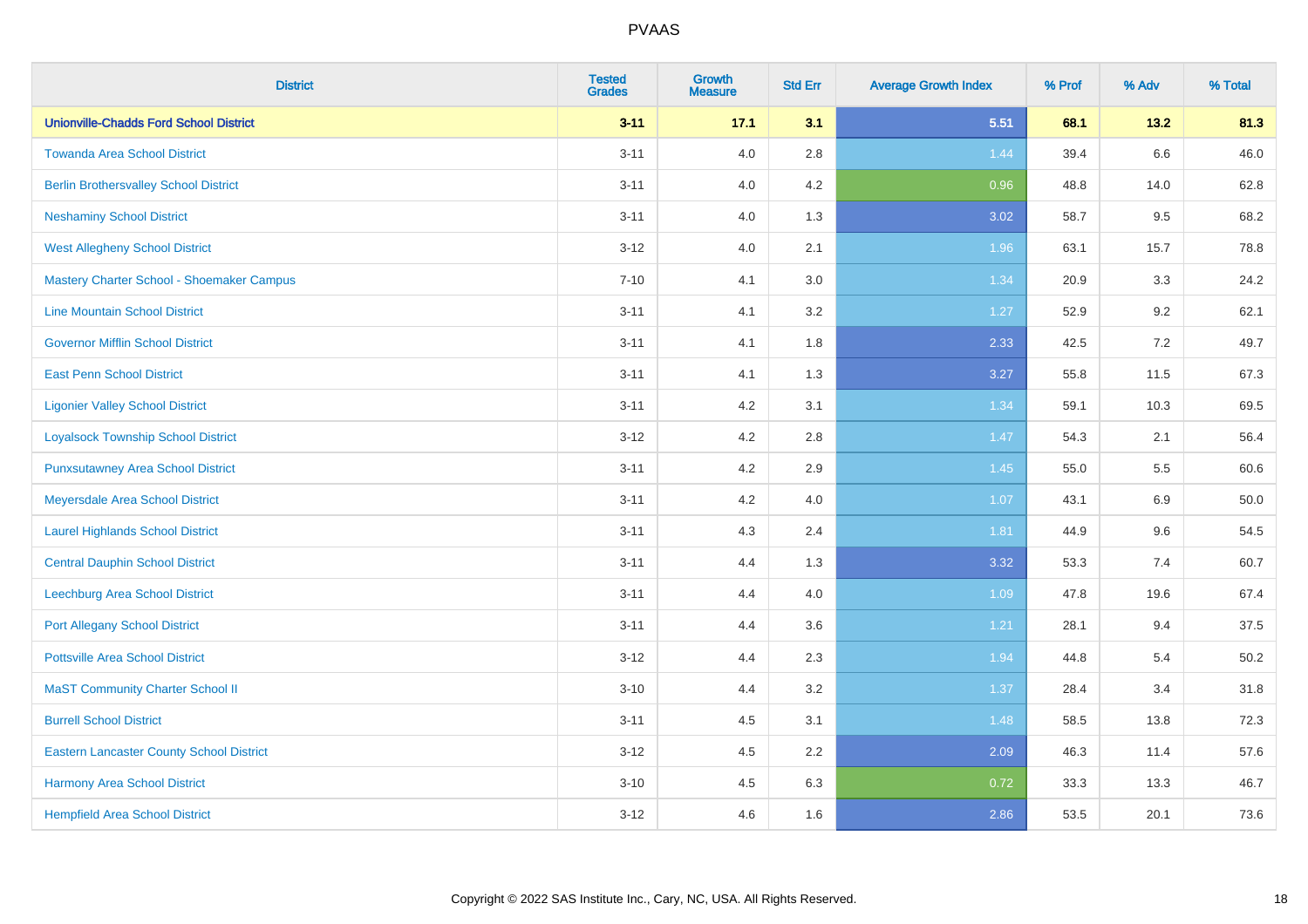| <b>District</b>                               | <b>Tested</b><br><b>Grades</b> | <b>Growth</b><br><b>Measure</b> | <b>Std Err</b> | <b>Average Growth Index</b> | % Prof | % Adv   | % Total |
|-----------------------------------------------|--------------------------------|---------------------------------|----------------|-----------------------------|--------|---------|---------|
| <b>Unionville-Chadds Ford School District</b> | $3 - 11$                       | 17.1                            | 3.1            | 5.51                        | 68.1   | 13.2    | 81.3    |
| Pennsylvania Leadership Charter School        | $3 - 11$                       | 4.6                             | $2.2\,$        | 2.13                        | 55.4   | 11.2    | 66.7    |
| <b>Warrior Run School District</b>            | $3 - 11$                       | 4.6                             | 3.0            | 1.51                        | 40.9   | 8.1     | 49.0    |
| <b>New Brighton Area School District</b>      | $3 - 11$                       | 4.6                             | 3.1            | 1.47                        | 60.9   | 5.8     | 66.7    |
| <b>KIPP Dubois Charter School</b>             | $9 - 10$                       | 4.7                             | 3.3            | 1.40                        | 31.0   | 1.4     | 32.4    |
| <b>Blackhawk School District</b>              | $3 - 11$                       | 4.7                             | 2.3            | 2.01                        | 55.8   | $8.8\,$ | 64.6    |
| <b>Halifax Area School District</b>           | $3 - 11$                       | 4.7                             | 3.9            | 1.22                        | 61.5   | 9.6     | 71.2    |
| <b>Beaver Area School District</b>            | $3 - 10$                       | 4.7                             | 2.4            | 1.94                        | 57.4   | 16.8    | 74.2    |
| Urban Pathways 6-12 Charter School            | $6 - 11$                       | 4.8                             | 6.4            | 0.75                        | 28.6   | 0.0     | 28.6    |
| <b>Kennett Consolidated School District</b>   | $3 - 11$                       | 4.8                             | 1.8            | 2.61                        | 52.5   | 10.7    | 63.2    |
| Morrisville Borough School District           | $3 - 11$                       | 4.8                             | 4.3            | $1.10$                      | 30.2   | 2.3     | 32.6    |
| <b>Central Valley School District</b>         | $3 - 10$                       | 4.8                             | 2.4            | 1.98                        | 56.9   | 9.0     | 65.9    |
| <b>Sharon City School District</b>            | $3 - 11$                       | 4.9                             | 2.6            | 1.87                        | 48.2   | 5.3     | 53.4    |
| <b>Everett Area School District</b>           | $3 - 11$                       | 5.0                             | 3.4            | 1.47                        | 60.5   | 1.3     | 61.8    |
| <b>West Shore School District</b>             | $3 - 12$                       | 5.0                             | 1.4            | 3.59                        | 54.2   | 9.4     | 63.6    |
| <b>Peters Township School District</b>        | $3 - 11$                       | 5.0                             | 1.8            | 2.76                        | 59.8   | 26.1    | 85.9    |
| <b>Hampton Township School District</b>       | $3 - 11$                       | 5.1                             | 2.2            | 2.35                        | 54.0   | 28.2    | 82.2    |
| <b>Grove City Area School District</b>        | $3 - 12$                       | 5.1                             | 2.4            | 2.09                        | 36.4   | 16.5    | 52.8    |
| <b>Warwick School District</b>                | $3 - 11$                       | 5.2                             | 1.9            | 2.76                        | 46.4   | 17.0    | 63.3    |
| <b>Hanover Public School District</b>         | $3 - 11$                       | 5.2                             | 2.8            | 1.83                        | 52.2   | 14.4    | 66.7    |
| <b>Parkland School District</b>               | $3 - 11$                       | 5.3                             | 1.2            | 4.30                        | 58.0   | 22.3    | 80.4    |
| <b>Allentown City School District</b>         | $3 - 12$                       | 5.3                             | 1.4            | 3.88                        | 25.3   | 2.7     | 28.0    |
| <b>New Foundations Charter School</b>         | $3 - 11$                       | 5.4                             | 2.2            | 2.41                        | 47.2   | 2.5     | 49.8    |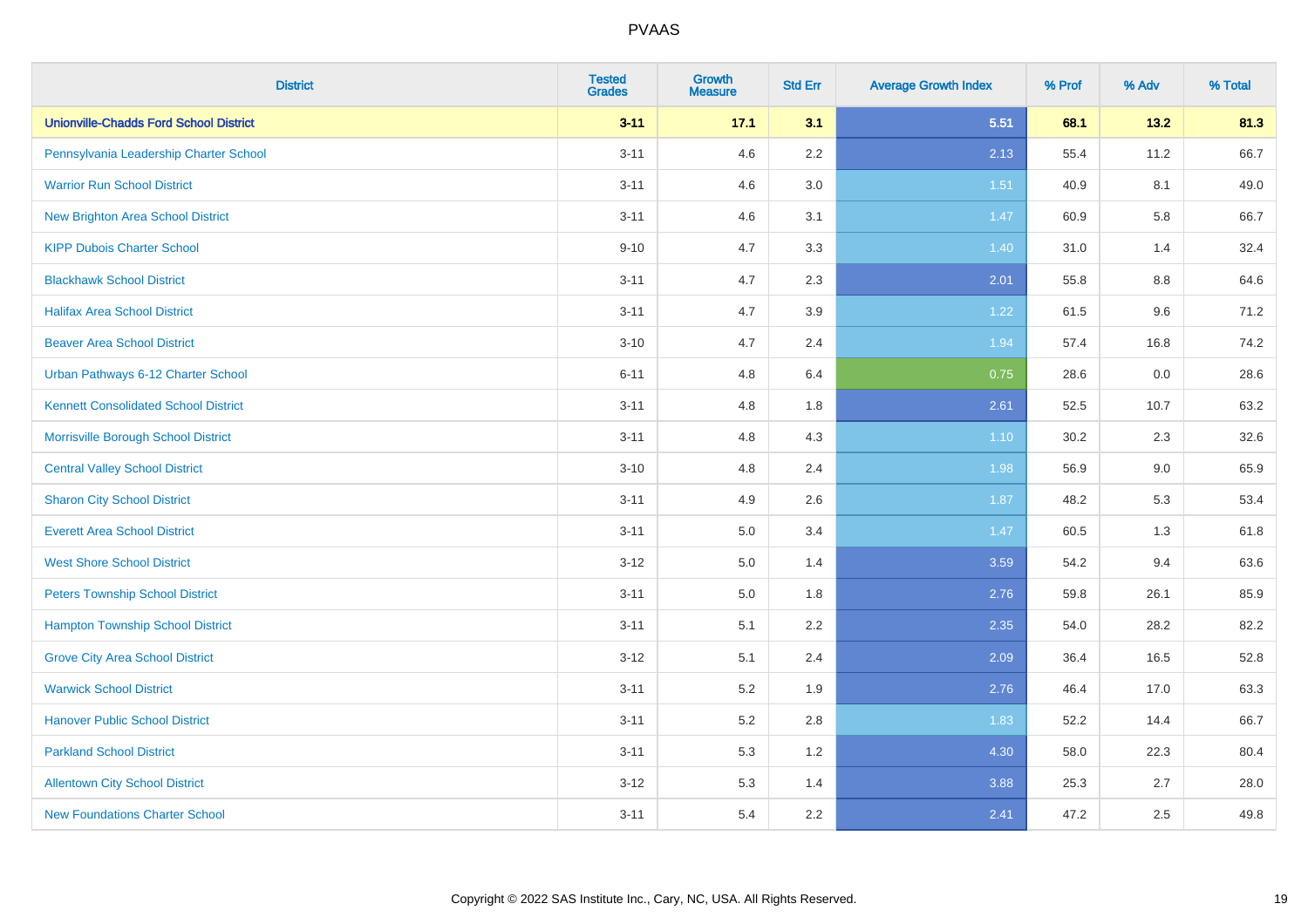| <b>District</b>                                  | <b>Tested</b><br><b>Grades</b> | <b>Growth</b><br><b>Measure</b> | <b>Std Err</b> | <b>Average Growth Index</b> | % Prof | % Adv | % Total |
|--------------------------------------------------|--------------------------------|---------------------------------|----------------|-----------------------------|--------|-------|---------|
| <b>Unionville-Chadds Ford School District</b>    | $3 - 11$                       | 17.1                            | 3.1            | 5.51                        | 68.1   | 13.2  | 81.3    |
| <b>Keystone Oaks School District</b>             | $3 - 11$                       | 5.5                             | 2.6            | 2.07                        | 53.2   | 12.1  | 65.4    |
| <b>Stroudsburg Area School District</b>          | $3 - 11$                       | 5.5                             | 1.9            | 2.88                        | 48.1   | 4.2   | 52.3    |
| Lehigh Career & Technical Institute              | $10 - 12$                      | 5.6                             | 5.6            | 0.99                        | 78.3   | 0.0   | 78.3    |
| Palmyra Area School District                     | $3 - 11$                       | 5.6                             | 1.9            | 2.96                        | 56.4   | 15.6  | 72.0    |
| <b>Western Wayne School District</b>             | $3 - 11$                       | 5.6                             | 2.9            | 1.93                        | 41.3   | 17.4  | 58.7    |
| <b>Spring Grove Area School District</b>         | $3 - 11$                       | 5.6                             | 2.1            | 2.68                        | 55.1   | 15.0  | 70.1    |
| <b>Ephrata Area School District</b>              | $3 - 11$                       | 5.6                             | 1.8            | 3.12                        | 54.7   | 9.5   | 64.2    |
| <b>Mastery Charter School - Pickett Campus</b>   | $6 - 10$                       | 5.6                             | 5.7            | 1.00                        | 27.8   | 0.0   | 27.8    |
| <b>Bethel Park School District</b>               | $3 - 11$                       | 5.6                             | 1.8            | 3.18                        | 65.3   | 18.6  | 83.9    |
| <b>Mars Area School District</b>                 | $3 - 10$                       | 5.7                             | 2.1            | 2.75                        | 57.9   | 18.2  | 76.1    |
| <b>Bentworth School District</b>                 | $3 - 11$                       | 5.7                             | 3.2            | 1.75                        | 44.2   | 19.5  | 63.6    |
| <b>Penncrest School District</b>                 | $3 - 11$                       | 5.7                             | 2.2            | 2.57                        | 47.2   | 7.1   | 54.3    |
| <b>Daniel Boone Area School District</b>         | $3 - 12$                       | 5.7                             | 2.0            | 2.88                        | 51.0   | 11.5  | 62.6    |
| <b>Tidioute Community Charter School</b>         | $3 - 11$                       | 5.7                             | 5.1            | 1.11                        | 34.4   | 21.9  | 56.2    |
| 21st Century Cyber Charter School                | $6 - 12$                       | 5.7                             | 2.3            | 2.50                        | 56.7   | 8.3   | 65.0    |
| Capital Area School for the Arts Charter School  | $9 - 11$                       | 5.8                             | 4.1            | 1.39                        | 59.3   | 18.6  | 78.0    |
| Community Academy Of Philadelphia Charter School | $3 - 11$                       | 5.8                             | 2.7            | 2.12                        | 26.7   | 0.9   | 27.6    |
| <b>Agora Cyber Charter School</b>                | $3 - 11$                       | 5.8                             | 2.6            | 2.28                        | 42.8   | 6.6   | 49.4    |
| <b>Collegium Charter School</b>                  | $3 - 10$                       | 5.9                             | 2.5            | 2.33                        | 38.1   | 7.9   | 46.0    |
| <b>Mechanicsburg Area School District</b>        | $3 - 11$                       | 5.9                             | 1.8            | 3.29                        | 57.2   | 13.7  | 70.9    |
| Northeastern York School District                | $3 - 11$                       | 5.9                             | 2.0            | 3.03                        | 51.1   | 16.6  | 67.6    |
| <b>Uniontown Area School District</b>            | $3 - 11$                       | 6.0                             | 3.2            | 1.87                        | 62.4   | 5.9   | 68.2    |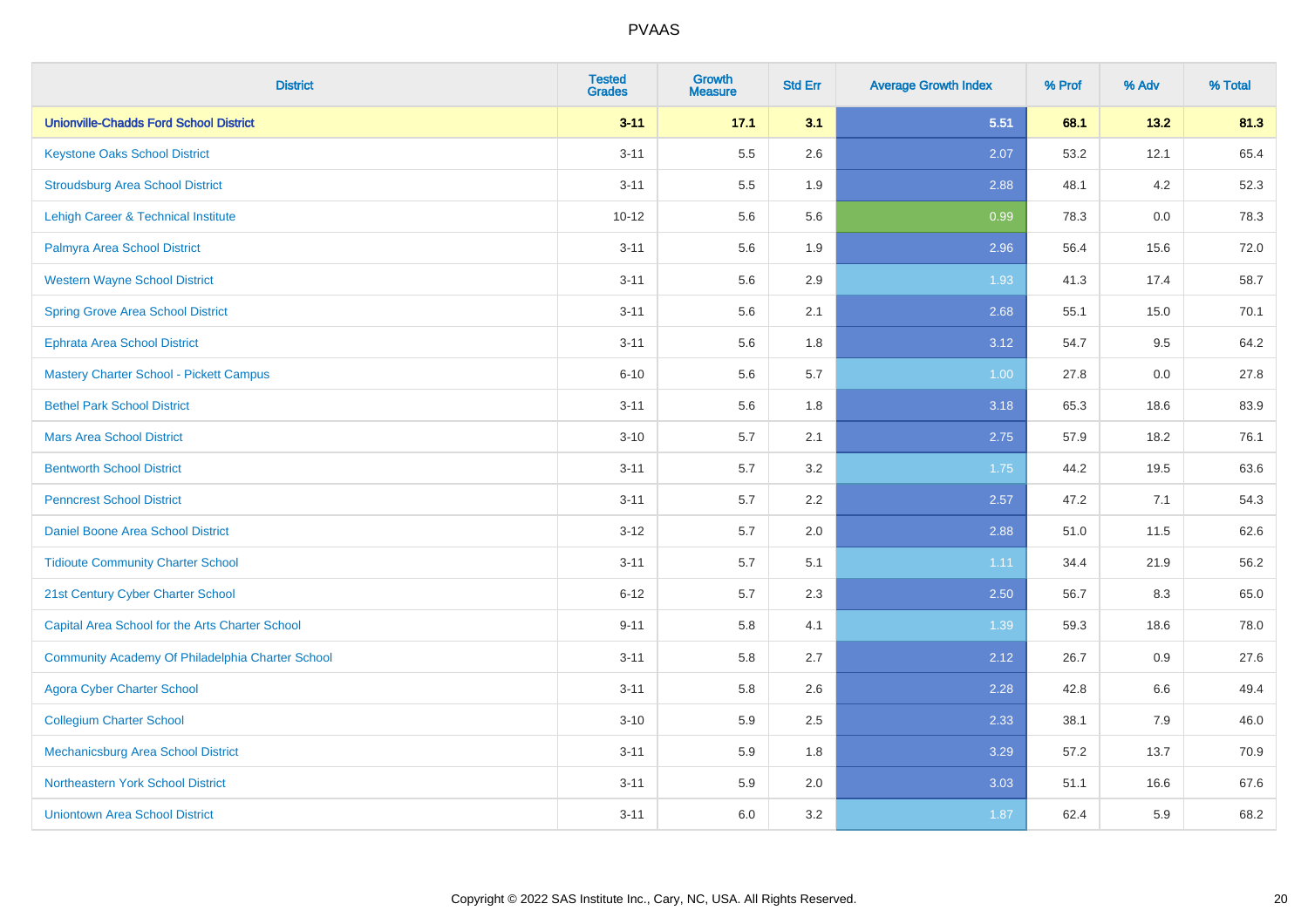| <b>District</b>                               | <b>Tested</b><br><b>Grades</b> | <b>Growth</b><br><b>Measure</b> | <b>Std Err</b> | <b>Average Growth Index</b> | % Prof | % Adv   | % Total |
|-----------------------------------------------|--------------------------------|---------------------------------|----------------|-----------------------------|--------|---------|---------|
| <b>Unionville-Chadds Ford School District</b> | $3 - 11$                       | 17.1                            | 3.1            | 5.51                        | 68.1   | 13.2    | 81.3    |
| Hollidaysburg Area School District            | $3 - 11$                       | 6.0                             | 2.1            | 2.88                        | 57.1   | 12.3    | 69.4    |
| <b>Wilson Area School District</b>            | $3 - 11$                       | 6.0                             | 2.6            | 2.30                        | 48.7   | $8.5\,$ | 57.2    |
| <b>Spring-Ford Area School District</b>       | $3 - 11$                       | 6.0                             | 1.3            | 4.46                        | 60.8   | 16.5    | 77.4    |
| <b>Dover Area School District</b>             | $3 - 12$                       | 6.0                             | 2.1            | 2.94                        | 52.2   | 6.0     | 58.2    |
| <b>Connellsville Area School District</b>     | $3 - 11$                       | 6.1                             | 2.0            | 3.05                        | 45.4   | 7.8     | 53.2    |
| <b>Whitehall-Coplay School District</b>       | $3 - 11$                       | 6.1                             | 1.8            | 3.45                        | 49.3   | 7.4     | 56.6    |
| Millersburg Area School District              | $3 - 11$                       | 6.2                             | 3.8            | 1.63                        | 51.8   | 7.4     | 59.3    |
| <b>Northgate School District</b>              | $3 - 11$                       | 6.3                             | 3.6            | 1.73                        | 53.3   | 16.7    | 70.0    |
| <b>Salisbury Township School District</b>     | $3 - 11$                       | 6.3                             | 3.6            | 1.77                        | 46.2   | 6.6     | 52.8    |
| <b>Belle Vernon Area School District</b>      | $3 - 11$                       | 6.5                             | 2.6            | 2.44                        | 55.6   | 11.1    | 66.7    |
| <b>Steel Valley School District</b>           | $3 - 11$                       | 6.5                             | 3.4            | 1.89                        | 50.7   | 5.6     | 56.3    |
| <b>Wattsburg Area School District</b>         | $3 - 11$                       | 6.5                             | 2.7            | 2.43                        | 42.7   | 7.6     | 50.3    |
| <b>Sto-Rox School District</b>                | $3 - 10$                       | 6.6                             | 3.7            | 1.80                        | 13.4   | $0.0\,$ | 13.4    |
| <b>Franklin Area School District</b>          | $3 - 11$                       | 6.6                             | 2.8            | 2.34                        | 48.2   | 4.5     | 52.7    |
| <b>Richland School District</b>               | $3 - 11$                       | 6.7                             | 2.9            | 2.33                        | 62.2   | 19.2    | 81.4    |
| Pocono Mountain School District               | $3 - 12$                       | 6.8                             | 1.5            | 4.62                        | 45.8   | $5.0\,$ | 50.7    |
| <b>Upper Darby School District</b>            | $3 - 12$                       | 6.9                             | 1.5            | 4.62                        | 45.0   | 6.7     | 51.7    |
| <b>Brookville Area School District</b>        | $3 - 11$                       | 6.9                             | $3.0\,$        | 2.30                        | 55.2   | 15.6    | 70.8    |
| <b>Shanksville-Stonycreek School District</b> | $3 - 10$                       | 7.0                             | 5.9            | 1.20                        | 64.7   | 17.6    | 82.4    |
| Esperanza Cyber Charter School                | $3 - 11$                       | 7.1                             | 6.1            | 1.16                        | 9.1    | 0.0     | 9.1     |
| <b>Centennial School District</b>             | $3 - 10$                       | 7.1                             | 1.7            | 4.29                        | 50.1   | 8.7     | 58.9    |
| <b>Carlynton School District</b>              | $3 - 11$                       | 7.3                             | 3.3            | 2.22                        | 41.0   | 10.5    | 51.6    |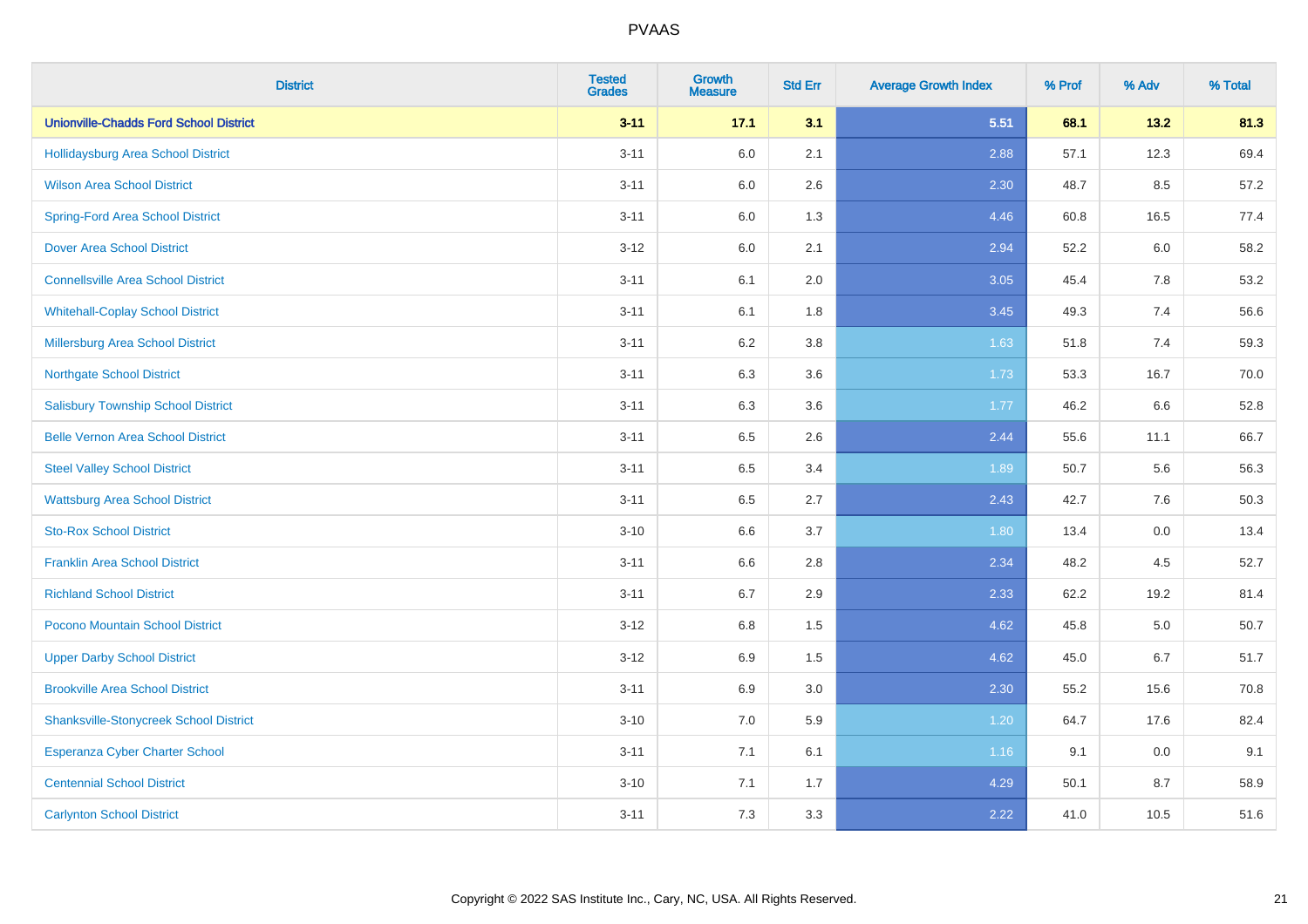| <b>District</b>                                        | <b>Tested</b><br><b>Grades</b> | <b>Growth</b><br><b>Measure</b> | <b>Std Err</b> | <b>Average Growth Index</b> | % Prof | % Adv | % Total |
|--------------------------------------------------------|--------------------------------|---------------------------------|----------------|-----------------------------|--------|-------|---------|
| <b>Unionville-Chadds Ford School District</b>          | $3 - 11$                       | 17.1                            | 3.1            | 5.51                        | 68.1   | 13.2  | 81.3    |
| Lehigh Valley Charter High School For The Arts         | $9 - 10$                       | 7.3                             | 2.6            | 2.82                        | 62.3   | 18.2  | 80.5    |
| <b>Carbondale Area School District</b>                 | $3 - 10$                       | 7.4                             | 3.3            | 2.25                        | 56.6   | 2.6   | 59.2    |
| <b>Wilmington Area School District</b>                 | $3 - 11$                       | 7.5                             | 3.0            | 2.48                        | 55.1   | 5.1   | 60.2    |
| Philadelphia City School District                      | $3 - 12$                       | 7.5                             | 0.6            | 12.64                       | 38.4   | 7.0   | 45.4    |
| New Hope-Solebury School District                      | $3 - 11$                       | 7.5                             | 2.9            | 2.57                        | 68.2   | 22.7  | 90.9    |
| <b>Coudersport Area School District</b>                | $3 - 11$                       | 7.7                             | 3.7            | 2.06                        | 55.7   | 8.2   | 63.9    |
| <b>Saint Marys Area School District</b>                | $3 - 11$                       | 7.8                             | 2.6            | 3.04                        | 57.0   | 8.2   | 65.2    |
| Allegheny-Clarion Valley School District               | $3 - 10$                       | 7.8                             | 4.7            | 1.65                        | 53.3   | 3.3   | 56.7    |
| <b>Wayne Highlands School District</b>                 | $3 - 11$                       | 7.8                             | 2.4            | 3.23                        | 52.3   | 13.1  | 65.4    |
| <b>Haverford Township School District</b>              | $3 - 11$                       | 8.0                             | 1.5            | 5.27                        | 53.0   | 25.5  | 78.6    |
| <b>Blacklick Valley School District</b>                | $3 - 11$                       | 8.0                             | 4.3            | 1.85                        | 34.1   | 0.0   | 34.1    |
| <b>Reach Cyber Charter School</b>                      | $3 - 11$                       | 8.1                             | 4.7            | 1.72                        | 42.4   | 4.6   | 47.0    |
| <b>Bethlehem-Center School District</b>                | $3 - 10$                       | 8.1                             | 3.3            | 2.46                        | 35.1   | 1.4   | 36.5    |
| <b>Moon Area School District</b>                       | $3 - 11$                       | 8.2                             | 1.9            | 4.25                        | 58.7   | 18.5  | 77.2    |
| <b>Monessen City School District</b>                   | $3 - 10$                       | 8.3                             | 4.5            | 1.85                        | 42.9   | 2.9   | 45.7    |
| Selinsgrove Area School District                       | $3 - 12$                       | 8.3                             | 2.3            | 3.54                        | 56.8   | 10.0  | 66.8    |
| Renaissance Academy Charter School                     | $3 - 11$                       | 8.3                             | 3.3            | 2.54                        | 45.6   | 22.8  | 68.4    |
| <b>William Penn School District</b>                    | $3 - 12$                       | 8.3                             | 2.1            | 3.99                        | 35.6   | 3.0   | 38.7    |
| <b>Cornwall-Lebanon School District</b>                | $3 - 11$                       | 8.3                             | 1.6            | 5.08                        | 47.2   | 8.4   | 55.6    |
| <b>Chester Charter Scholars Academy Charter School</b> | $3 - 12$                       | 8.4                             | 4.1            | 2.03                        | 23.4   | 0.0   | 23.4    |
| <b>Oswayo Valley School District</b>                   | $3-12$                         | 8.5                             | 5.0            | 1.68                        | 50.0   | 16.7  | 66.7    |
| <b>Allegheny Valley School District</b>                | $3 - 11$                       | 8.5                             | 3.9            | 2.17                        | 53.1   | 12.2  | 65.3    |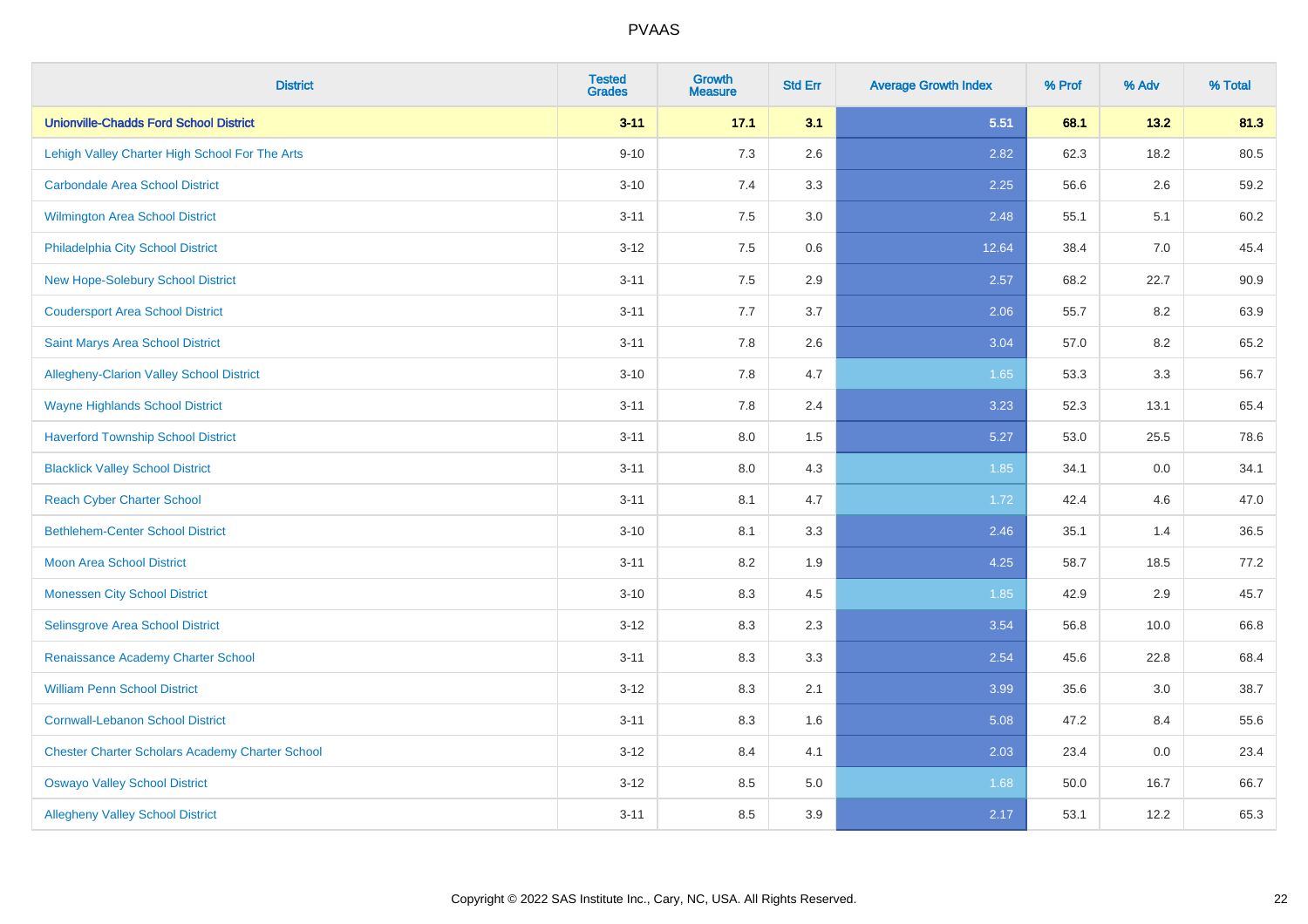| <b>District</b>                                    | <b>Tested</b><br><b>Grades</b> | Growth<br><b>Measure</b> | <b>Std Err</b> | <b>Average Growth Index</b> | % Prof | % Adv   | % Total |
|----------------------------------------------------|--------------------------------|--------------------------|----------------|-----------------------------|--------|---------|---------|
| <b>Unionville-Chadds Ford School District</b>      | $3 - 11$                       | 17.1                     | 3.1            | 5.51                        | 68.1   | 13.2    | 81.3    |
| Eastern Lebanon County School District             | $3 - 11$                       | 8.6                      | 2.2            | 3.84                        | 48.8   | 11.4    | 60.3    |
| <b>Conestoga Valley School District</b>            | $3 - 11$                       | 8.7                      | 1.8            | 4.69                        | 60.3   | 13.5    | 73.8    |
| <b>Wyalusing Area School District</b>              | $3 - 12$                       | 8.8                      | 3.3            | 2.68                        | 54.6   | 11.7    | 66.2    |
| <b>Wilson School District</b>                      | $3-12$                         | 8.8                      | 1.5            | 5.96                        | 52.6   | 14.6    | 67.2    |
| <b>Council Rock School District</b>                | $3 - 11$                       | 8.9                      | 1.2            | 7.65                        | 62.8   | 16.6    | 79.4    |
| <b>Hamburg Area School District</b>                | $3 - 11$                       | 8.9                      | 2.5            | 3.63                        | 43.5   | 8.2     | 51.7    |
| <b>Mckeesport Area School District</b>             | $3 - 12$                       | 9.0                      | 2.4            | 3.72                        | 31.0   | 4.5     | 35.5    |
| <b>Avon Grove Charter School</b>                   | $3 - 11$                       | 9.0                      | 2.9            | 3.13                        | 58.8   | 16.7    | 75.5    |
| <b>York Academy Regional Charter School</b>        | $3 - 11$                       | 9.0                      | 5.0            | 1.79                        | 55.2   | 0.0     | 55.2    |
| Ambridge Area School District                      | $3 - 12$                       | 9.1                      | 2.6            | 3.46                        | 50.4   | 10.7    | 61.1    |
| <b>Mifflin County School District</b>              | $3 - 11$                       | 9.1                      | 1.7            | 5.49                        | 47.1   | 6.7     | 53.8    |
| Octorara Area School District                      | $3 - 11$                       | 9.1                      | 2.4            | 3.82                        | 52.1   | 8.5     | 60.6    |
| <b>North Penn School District</b>                  | $3 - 11$                       | 9.1                      | 1.1            | 8.36                        | 55.8   | 17.0    | 72.8    |
| <b>Commonwealth Charter Academy Charter School</b> | $3 - 10$                       | 9.1                      | 1.9            | 4.90                        | 47.2   | 9.1     | 56.3    |
| <b>Cranberry Area School District</b>              | $3 - 12$                       | 9.2                      | 3.0            | 3.04                        | 47.5   | 10.2    | 57.6    |
| Pen Argyl Area School District                     | $3 - 12$                       | 9.2                      | 2.7            | 3.46                        | 50.0   | 12.6    | 62.6    |
| Pennsylvania Distance Learning Charter School      | $3-12$                         | 9.3                      | 4.2            | 2.22                        | 42.2   | 3.1     | 45.3    |
| <b>Bethlehem Area School District</b>              | $3 - 11$                       | 9.3                      | 1.1            | 8.15                        | 44.7   | 12.0    | 56.7    |
| <b>Tech Freire Charter School</b>                  | $9 - 11$                       | 9.3                      | 2.9            | 3.26                        | 18.0   | 1.1     | 19.1    |
| <b>Shippensburg Area School District</b>           | $3 - 11$                       | 9.3                      | 1.9            | 4.84                        | 53.1   | 10.2    | 63.3    |
| Multicultural Academy Charter School               | $9 - 11$                       | 9.5                      | 3.5            | 2.69                        | 22.0   | $0.0\,$ | 22.0    |
| <b>Hazleton Area School District</b>               | $3 - 11$                       | 9.6                      | 1.4            | 6.77                        | 45.0   | 7.8     | 52.9    |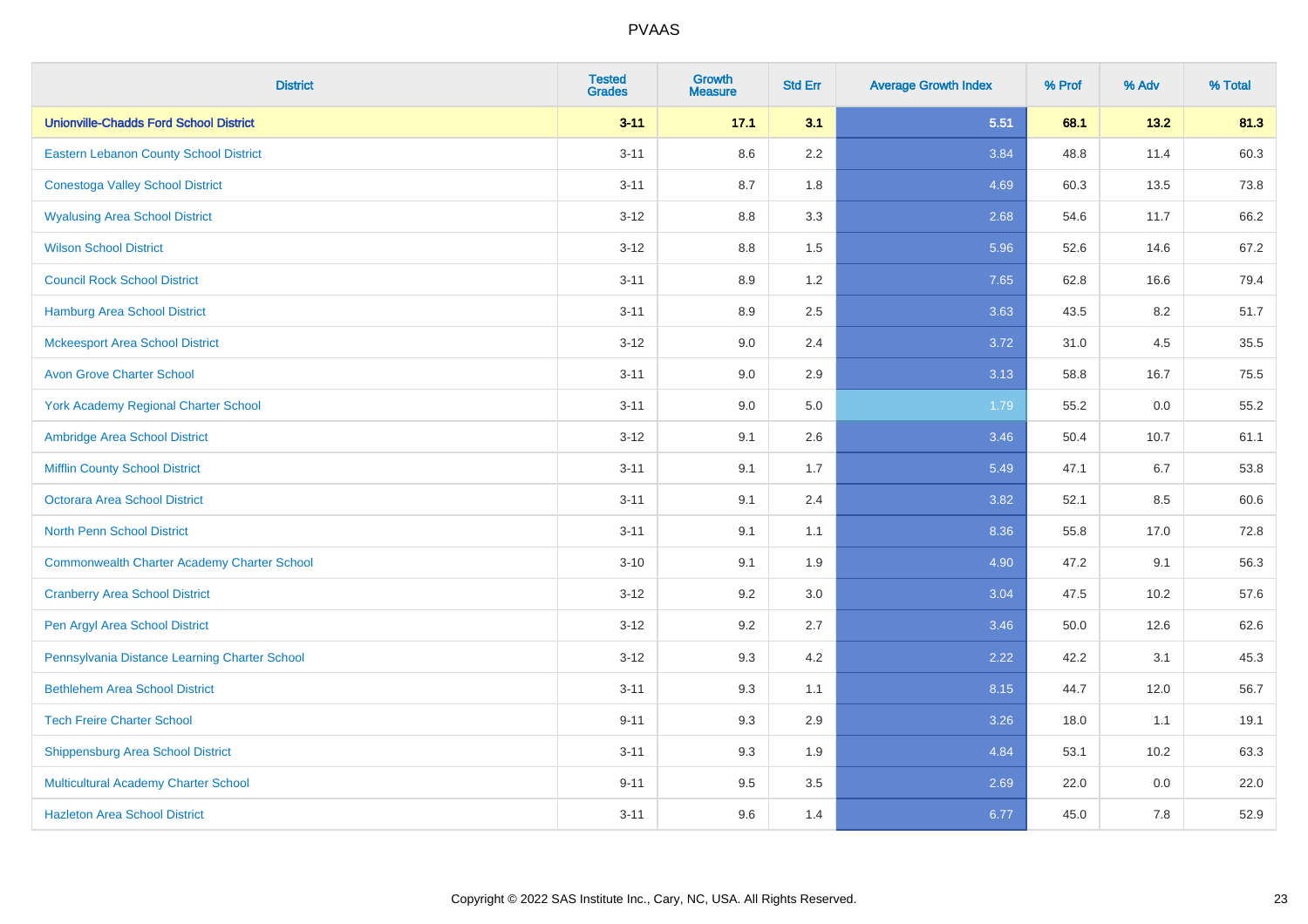| <b>District</b>                               | <b>Tested</b><br><b>Grades</b> | <b>Growth</b><br><b>Measure</b> | <b>Std Err</b> | <b>Average Growth Index</b> | % Prof | % Adv | % Total |
|-----------------------------------------------|--------------------------------|---------------------------------|----------------|-----------------------------|--------|-------|---------|
| <b>Unionville-Chadds Ford School District</b> | $3 - 11$                       | 17.1                            | 3.1            | 5.51                        | 68.1   | 13.2  | 81.3    |
| <b>Eastern York School District</b>           | $3 - 11$                       | 9.6                             | 2.6            | 3.71                        | 56.3   | 12.6  | 68.9    |
| <b>Freeport Area School District</b>          | $3 - 10$                       | 9.7                             | 2.5            | 3.91                        | 57.5   | 17.8  | 75.3    |
| <b>Homer-Center School District</b>           | $3 - 11$                       | 9.7                             | 3.6            | 2.70                        | 45.1   | 17.2  | 62.3    |
| <b>Shenandoah Valley School District</b>      | $3 - 11$                       | 9.7                             | 3.9            | 2.49                        | 28.3   | 5.0   | 33.3    |
| <b>Fox Chapel Area School District</b>        | $3 - 11$                       | 9.8                             | 1.8            | 5.36                        | 56.6   | 28.6  | 85.2    |
| <b>Northern Cambria School District</b>       | $3 - 11$                       | 10.0                            | 3.3            | 3.04                        | 47.4   | 5.1   | 52.6    |
| <b>Avon Grove School District</b>             | $3 - 10$                       | 10.0                            | 1.6            | 6.26                        | 56.3   | 18.6  | 74.9    |
| <b>Ridley School District</b>                 | $3 - 12$                       | 10.0                            | 1.6            | 6.10                        | 45.6   | 8.2   | 53.8    |
| <b>Reading School District</b>                | $3 - 11$                       | 10.1                            | 1.4            | 7.25                        | 24.7   | 2.4   | 27.2    |
| <b>York Suburban School District</b>          | $3 - 11$                       | 10.1                            | 2.1            | 4.91                        | 53.5   | 27.8  | 81.3    |
| Dr Robert Ketterer Charter School Inc         | $6 - 12$                       | 10.1                            | 5.0            | 2.04                        | 14.9   | 0.4   | 15.3    |
| <b>Clarion Area School District</b>           | $3 - 11$                       | 10.3                            | 4.1            | 2.51                        | 45.4   | 14.6  | 60.0    |
| <b>Midd-West School District</b>              | $3 - 11$                       | 10.3                            | 2.7            | 3.80                        | 58.0   | 13.4  | 71.4    |
| <b>Cocalico School District</b>               | $3 - 11$                       | 10.6                            | 2.0            | 5.18                        | 50.8   | 14.1  | 64.8    |
| <b>Montgomery Area School District</b>        | $3 - 11$                       | 10.7                            | 3.6            | 2.96                        | 48.7   | 12.4  | 61.1    |
| Lake-Lehman School District                   | $3 - 11$                       | 10.8                            | 2.7            | 3.93                        | 55.3   | 7.9   | 63.2    |
| <b>Montoursville Area School District</b>     | $3 - 12$                       | 10.8                            | 2.5            | 4.24                        | 44.6   | 20.1  | 64.8    |
| <b>Garnet Valley School District</b>          | $3 - 10$                       | 10.9                            | 1.7            | 6.53                        | 67.1   | 19.0  | 86.1    |
| <b>Sayre Area School District</b>             | $3 - 11$                       | 11.2                            | 3.5            | 3.20                        | 52.2   | 7.5   | 59.7    |
| <b>Greater Nanticoke Area School District</b> | $3-12$                         | 11.2                            | 2.8            | 4.01                        | 38.0   | 12.4  | 50.4    |
| <b>Littlestown Area School District</b>       | $3 - 11$                       | 11.4                            | 2.5            | 4.62                        | 55.2   | 10.4  | 65.6    |
| Mastery Charter School - Hardy Williams       | $3 - 11$                       | 11.4                            | 3.4            | 3.33                        | 44.3   | 5.7   | 50.0    |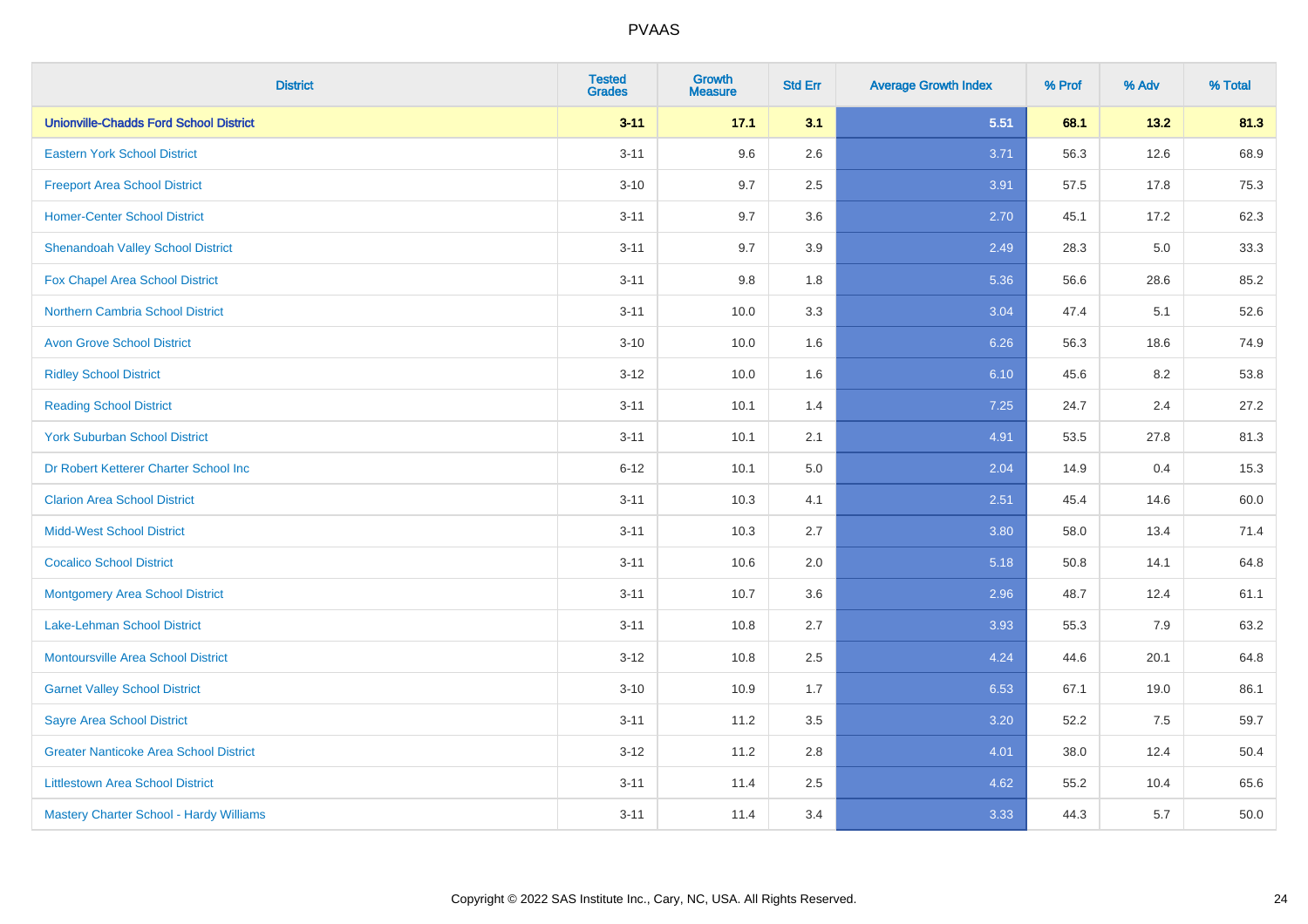| <b>District</b>                               | <b>Tested</b><br><b>Grades</b> | <b>Growth</b><br><b>Measure</b> | <b>Std Err</b> | <b>Average Growth Index</b> | % Prof | % Adv | % Total |
|-----------------------------------------------|--------------------------------|---------------------------------|----------------|-----------------------------|--------|-------|---------|
| <b>Unionville-Chadds Ford School District</b> | $3 - 11$                       | 17.1                            | 3.1            | 5.51                        | 68.1   | 13.2  | 81.3    |
| <b>Pine-Richland School District</b>          | $3 - 11$                       | 11.5                            | 1.8            | 6.31                        | 60.6   | 24.4  | 85.0    |
| Pennsylvania Cyber Charter School             | $3 - 11$                       | 11.6                            | 1.5            | 7.54                        | 46.3   | 5.0   | 51.3    |
| <b>Pennsbury School District</b>              | $3 - 11$                       | 11.7                            | 1.5            | 7.90                        | 60.1   | 21.3  | 81.3    |
| <b>Fort Leboeuf School District</b>           | $3 - 11$                       | 11.7                            | 2.5            | 4.73                        | 48.5   | 21.1  | 69.6    |
| Pennsylvania Virtual Charter School           | $3 - 11$                       | 11.8                            | 3.5            | 3.37                        | 56.5   | 11.1  | 67.6    |
| Downingtown Area School District              | $3 - 11$                       | 12.1                            | 1.1            | 10.67                       | 60.0   | 23.5  | 83.6    |
| <b>Fleetwood Area School District</b>         | $3 - 10$                       | 12.2                            | 2.2            | 5.68                        | 53.5   | 11.6  | 65.2    |
| <b>Central York School District</b>           | $3-12$                         | 12.3                            | 1.7            | 7.20                        | 55.5   | 11.5  | 67.0    |
| <b>Souderton Area School District</b>         | $3 - 11$                       | 12.4                            | 1.5            | 8.28                        | 61.7   | 15.2  | 76.9    |
| <b>School Lane Charter School</b>             | $3 - 11$                       | 12.4                            | 3.6            | 3.43                        | 59.1   | 9.8   | 68.9    |
| <b>Jenkintown School District</b>             | $3 - 11$                       | 12.5                            | 4.4            | 2.84                        | 54.6   | 29.6  | 84.1    |
| <b>Wissahickon School District</b>            | $3 - 10$                       | 12.5                            | 1.8            | 6.85                        | 58.3   | 22.4  | 80.7    |
| <b>West Perry School District</b>             | $3 - 11$                       | 12.5                            | 2.5            | 4.99                        | 56.6   | 8.4   | 65.0    |
| <b>Delaware Valley School District</b>        | $3 - 11$                       | 12.6                            | 1.8            | 6.93                        | 55.2   | 16.2  | 71.4    |
| <b>West Chester Area School District</b>      | $3 - 11$                       | 12.6                            | 1.2            | 10.38                       | 66.8   | 20.2  | 87.0    |
| <b>Derry Township School District</b>         | $3 - 10$                       | 12.8                            | 2.0            | 6.39                        | 54.8   | 25.8  | 80.6    |
| <b>Iroquois School District</b>               | $3 - 11$                       | 13.1                            | 3.0            | 4.35                        | 48.2   | 7.8   | 56.0    |
| <b>Derry Area School District</b>             | $3 - 11$                       | 13.2                            | 2.8            | 4.69                        | 60.0   | 12.5  | 72.5    |
| People For People Charter School              | $3 - 12$                       | 13.3                            | 5.5            | 2.43                        | 13.5   | 0.0   | 13.5    |
| <b>Penn-Trafford School District</b>          | $3 - 11$                       | 13.4                            | 1.7            | 7.87                        | 62.3   | 21.9  | 84.2    |
| <b>Abington Heights School District</b>       | $3 - 11$                       | 13.5                            | 2.2            | 6.27                        | 58.3   | 16.2  | 74.5    |
| <b>Jamestown Area School District</b>         | $3 - 11$                       | 13.5                            | 4.2            | 3.19                        | 64.4   | 13.3  | 77.8    |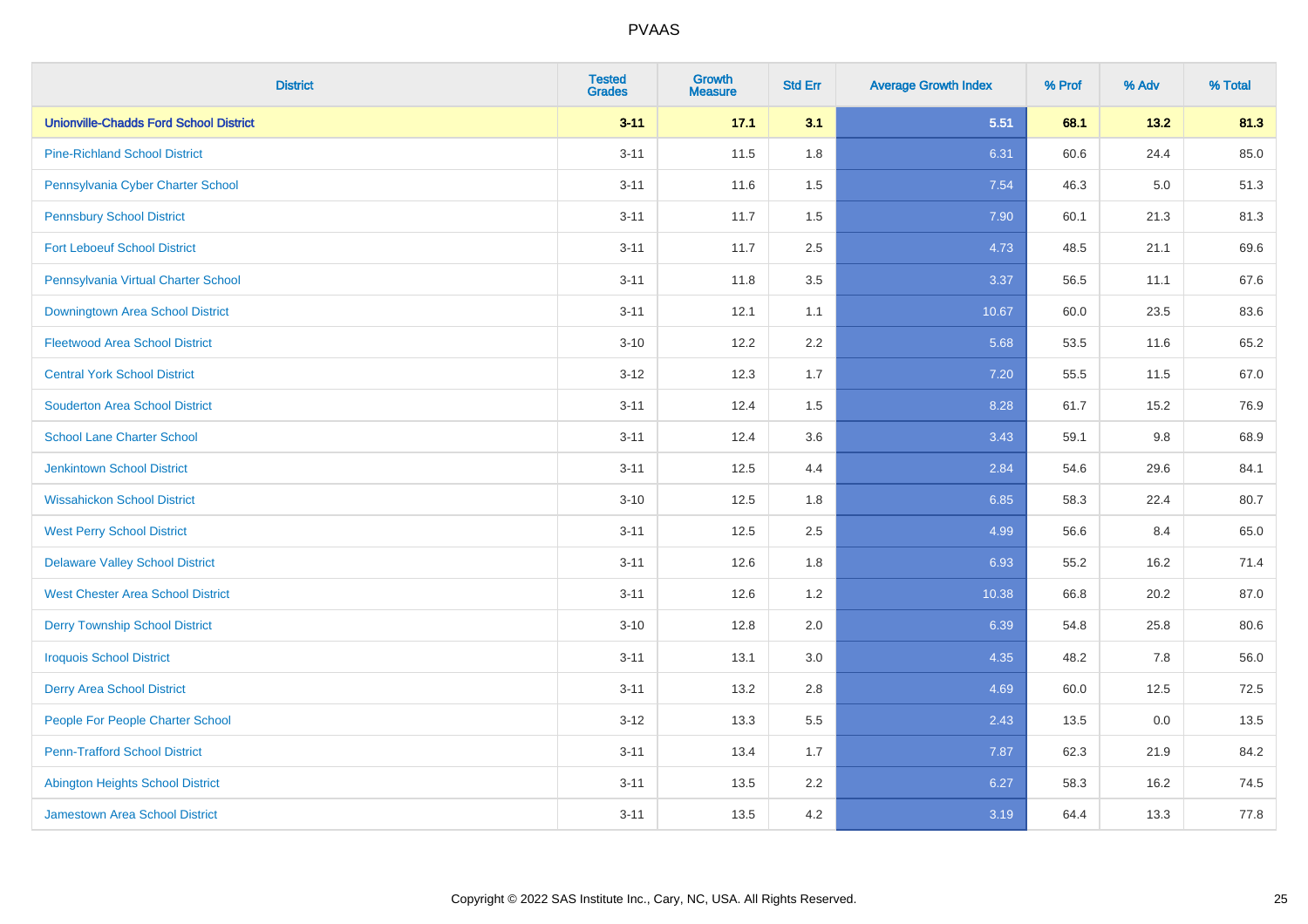| <b>District</b>                                  | <b>Tested</b><br><b>Grades</b> | <b>Growth</b><br><b>Measure</b> | <b>Std Err</b> | <b>Average Growth Index</b> | % Prof | % Adv   | % Total |
|--------------------------------------------------|--------------------------------|---------------------------------|----------------|-----------------------------|--------|---------|---------|
| <b>Unionville-Chadds Ford School District</b>    | $3 - 11$                       | 17.1                            | 3.1            | 5.51                        | 68.1   | 13.2    | 81.3    |
| <b>Dallastown Area School District</b>           | $3 - 11$                       | 13.5                            | 1.5            | 8.84                        | 56.0   | 17.9    | 73.8    |
| <b>City CHS</b>                                  | $10 - 11$                      | 13.6                            | 2.7            | 5.12                        | 45.8   | 3.0     | 48.8    |
| <b>Springfield School District</b>               | $3 - 11$                       | 13.8                            | 1.7            | 7.99                        | 60.9   | 21.5    | 82.4    |
| Penns Valley Area School District                | $3 - 12$                       | 14.0                            | 2.9            | 4.80                        | 41.9   | 23.1    | 65.0    |
| <b>Colonial School District</b>                  | $3 - 11$                       | 14.0                            | 1.7            | 8.21                        | 60.2   | 19.6    | 79.8    |
| <b>Lincoln Leadership Academy Charter School</b> | $3 - 12$                       | 14.2                            | 6.4            | 2.22                        | 23.5   | $0.0\,$ | 23.5    |
| <b>Southern York County School District</b>      | $3 - 11$                       | 14.2                            | 2.1            | 6.91                        | 55.1   | 18.1    | 73.1    |
| <b>Saucon Valley School District</b>             | $3 - 11$                       | 14.7                            | 2.5            | 5.98                        | 48.7   | 20.2    | 69.0    |
| <b>Great Valley School District</b>              | $3 - 11$                       | 15.0                            | 1.9            | 7.98                        | 50.0   | 35.0    | 85.0    |
| <b>Upper Merion Area School District</b>         | $3 - 11$                       | 15.3                            | 2.0            | 7.62                        | 59.3   | 19.3    | 78.6    |
| <b>Upper Dublin School District</b>              | $3 - 12$                       | 15.4                            | 1.8            | 8.53                        | 60.8   | 24.8    | 85.6    |
| Northern York County School District             | $3 - 11$                       | 15.6                            | 2.0            | 7.98                        | 57.4   | 11.5    | 68.8    |
| <b>Greenwood School District</b>                 | $3 - 11$                       | 15.9                            | 3.9            | 4.11                        | 50.0   | 25.0    | 75.0    |
| <b>Belmont Charter School</b>                    | $3 - 10$                       | 16.0                            | 6.5            | 2.45                        | 64.3   | 0.0     | 64.3    |
| Northern Bedford County School District          | $3 - 11$                       | 16.5                            | 3.6            | 4.58                        | 51.7   | 20.0    | 71.7    |
| <b>Deer Lakes School District</b>                | $3 - 11$                       | 17.0                            | 2.7            | 6.32                        | 61.5   | 16.4    | 77.9    |
| <b>Unionville-Chadds Ford School District</b>    | $3 - 11$                       | 17.1                            | 3.1            | 5.51                        | 68.1   | $13.2$  | 81.3    |
| <b>North Allegheny School District</b>           | $3 - 11$                       | 17.4                            | 1.3            | 13.52                       | 59.5   | 28.1    | 87.6    |
| <b>Norwin School District</b>                    | $3 - 11$                       | 18.0                            | 1.7            | 10.37                       | 58.5   | 27.0    | 85.4    |
| <b>Valley View School District</b>               | $3 - 11$                       | 18.1                            | 2.4            | 7.42                        | 53.7   | 14.7    | 68.4    |
| <b>Cumberland Valley School District</b>         | $3 - 12$                       | 18.5                            | 1.3            | 14.64                       | 60.7   | 23.4    | 84.1    |
| <b>Upper Saint Clair School District</b>         | $3 - 11$                       | 18.5                            | 1.7            | 10.65                       | 61.8   | 30.1    | 91.9    |